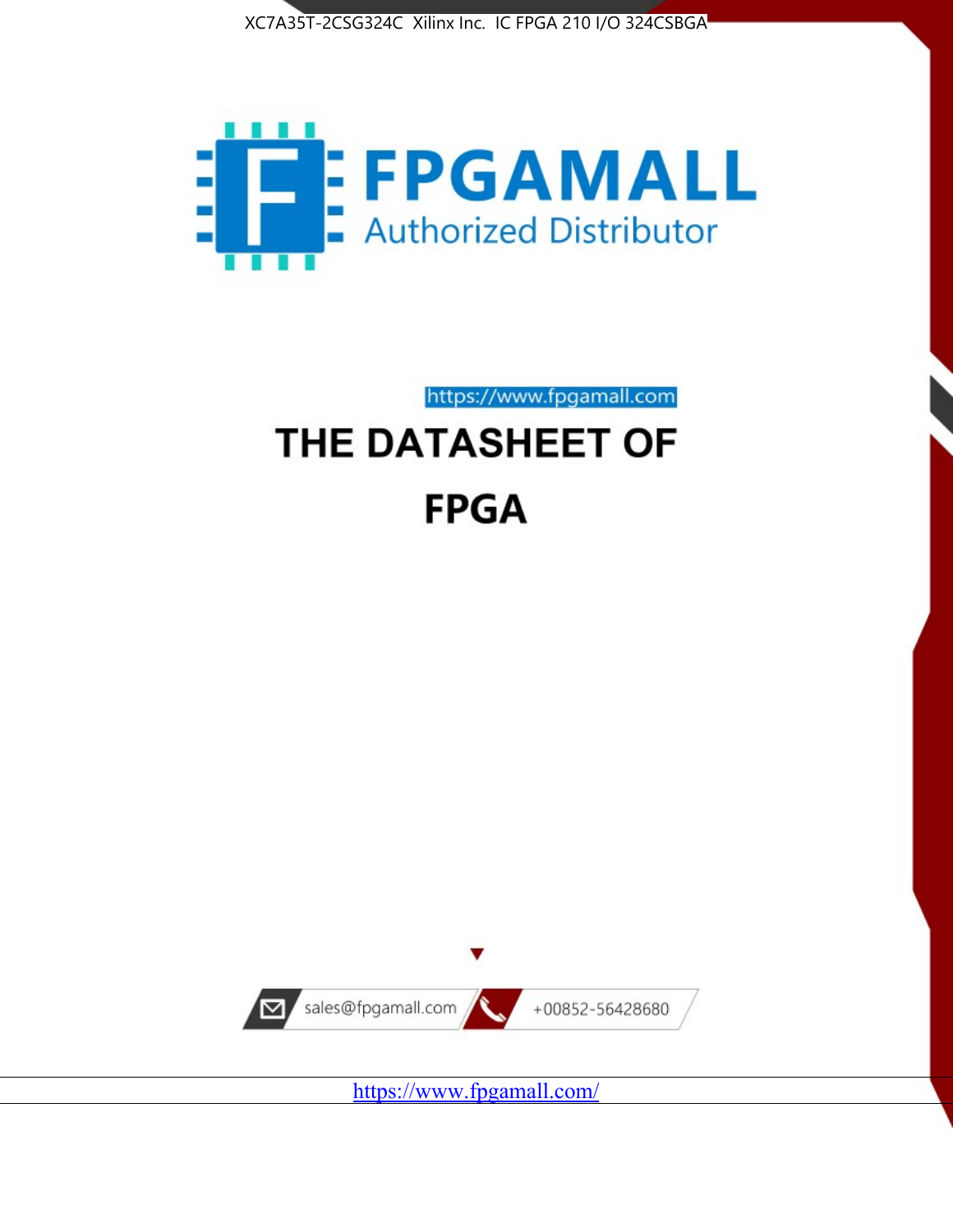# **EXALINX**

# **7 Series FPGAs Data Sheet: Overview**

DS180 (v2.6) February 27, 2018 **Product Specification**

### **General Description**

Xilinx® 7 series FPGAs comprise four FPGA families that address the complete range of system requirements, ranging from low cost, small form factor, cost-sensitive, high-volume applications to ultra high-end connectivity bandwidth, logic capacity, and signal processing capability for the most demanding high-performance applications. The 7 series FPGAs include:

- Spartan®-7 Family: Optimized for low cost, lowest power, and high I/O performance. Available in low-cost, very small form-factor packaging for smallest PCB footprint.
- Artix®-7 Family: Optimized for low power applications requiring serial transceivers and high DSP and logic throughput. Provides the lowest total bill of materials cost for high-throughput, cost-sensitive applications.
- Kintex®-7 Family: Optimized for best price-performance with a 2X improvement compared to previous generation, enabling a new class of FPGAs.
- Virtex®-7 Family: Optimized for highest system performance and capacity with a 2X improvement in system performance. Highest capability devices enabled by stacked silicon interconnect (SSI) technology

Built on a state-of-the-art, high-performance, low-power (HPL), 28 nm, high-k metal gate (HKMG) process technology, 7 series FPGAs enable an unparalleled increase in system performance with 2.9 Tb/s of I/O bandwidth, 2 million logic cell capacity, and 5.3 TMAC/s DSP, while consuming 50% less power than previous generation devices to offer a fully programmable alternative to ASSPs and ASICs.

### **Summary of 7 Series FPGA Features**

- Advanced high-performance FPGA logic based on real 6-input lookup table (LUT) technology configurable as distributed memory.
- 36 Kb dual-port block RAM with built-in FIFO logic for on-chip data buffering.
- High-performance SelectIO™ technology with support for DDR3 interfaces up to 1,866 Mb/s.
- High-speed serial connectivity with built-in multi-gigabit transceivers from 600 Mb/s to max. rates of 6.6 Gb/s up to 28.05 Gb/s, offering a special low-power mode, optimized for chip-to-chip interfaces.
- A user configurable analog interface (XADC), incorporating dual 12-bit 1MSPS analog-to-digital converters with on-chip thermal and supply sensors.
- DSP slices with 25 x 18 multiplier, 48-bit accumulator, and pre-adder for high-performance filtering, including optimized symmetric coefficient filtering.
- Powerful clock management tiles (CMT), combining phase-locked loop (PLL) and mixed-mode clock manager (MMCM) blocks for high precision and low jitter.
- Quickly deploy embedded processing with MicroBlaze™ processor.
- Integrated block for PCI Express® (PCIe), for up to x8 Gen3 Endpoint and Root Port designs.
- Wide variety of configuration options, including support for commodity memories, 256-bit AES encryption with HMAC/SHA-256 authentication, and built-in SEU detection and correction.
- Low-cost, wire-bond, bare-die flip-chip, and high signal integrity flipchip packaging offering easy migration between family members in the same package. All packages available in Pb-free and selected packages in Pb option.
- Designed for high performance and lowest power with 28 nm, HKMG, HPL process, 1.0V core voltage process technology and 0.9V core voltage option for even lower power.

| <b>Max. Capability</b>         | Spartan-7           | Artix-7                                    | Kintex-7                                              | Virtex-7                                |
|--------------------------------|---------------------|--------------------------------------------|-------------------------------------------------------|-----------------------------------------|
| Logic Cells                    | 102K                | 215K                                       | 478K                                                  | 1,955K                                  |
| Block RAM <sup>(1)</sup>       | 4.2 Mb              | 13 Mb                                      | 34 Mb                                                 | 68 Mb                                   |
| <b>DSP Slices</b>              | 160                 | 740                                        | 1,920                                                 | 3,600                                   |
| DSP Performance <sup>(2)</sup> | 176 GMAC/s          | 929 GMAC/s                                 | 2,845 GMAC/s                                          | 5,335 GMAC/s                            |
| MicroBlaze CPU <sup>(3)</sup>  | 260 DMIPs           | 303 DMIPs                                  | 438 DMIPs                                             | 441 DMIPs                               |
| Transceivers                   |                     | 16                                         | 32                                                    | 96                                      |
| <b>Transceiver Speed</b>       |                     | $6.6$ Gb/s                                 | $12.5$ Gb/s                                           | 28.05 Gb/s                              |
| Serial Bandwidth               |                     | $211$ Gb/s                                 | 800 Gb/s                                              | 2,784 Gb/s                              |
| PCIe Interface                 | -                   | x4 Gen2                                    | x8 Gen2                                               | x8 Gen3                                 |
| Memory Interface               | $800$ Mb/s          | 1.066 Mb/s                                 | 1.866 Mb/s                                            | 1.866 Mb/s                              |
| I/O Pins                       | 400                 | 500                                        | 500                                                   | 1,200                                   |
| I/O Voltage                    | $1.2V - 3.3V$       | $1.2V - 3.3V$                              | $1.2V - 3.3V$                                         | $1.2V - 3.3V$                           |
| Package Options                | Low-Cost, Wire-Bond | Low-Cost, Wire-Bond,<br>Bare-Die Flip-Chip | Bare-Die Flip-Chip and High-<br>Performance Flip-Chip | <b>Highest Performance</b><br>Flip-Chip |

#### *Table 1:* **7 Series Families Comparison**

#### **Notes:**

1. Additional memory available in the form of distributed RAM.

2. Peak DSP performance numbers are based on symmetrical filter implementation.<br>3. Peak MicroBlaze CPU performance numbers based on microcontroller preset.

Peak MicroBlaze CPU performance numbers based on microcontroller preset.

© Copyright 2010–2018 Xilinx, Inc., Xilinx, the Xilinx logo, Artix, ISE, Kintex, Spartan, Virtex, Vivado, Zynq, and other designated brands included herein are trademarks of Xilinx in the United States and other countries. PCI Express is a trademark of PCI-SIG and used under license. All other trademarks are the property of their respective owners.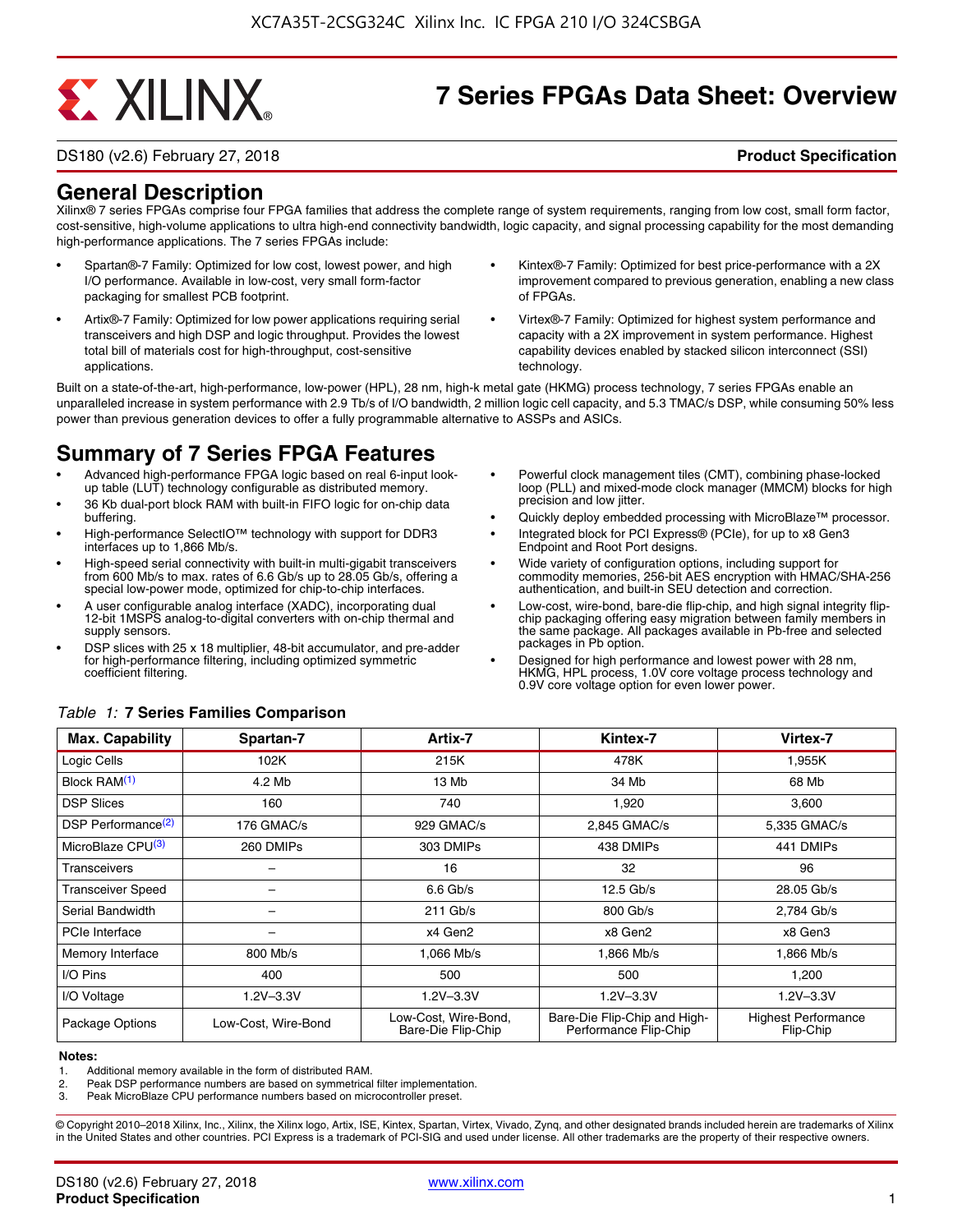# **Spartan-7 FPGA Feature Summary**

#### *Table 2:* **Spartan-7 FPGA Feature Summary by Device**

|               |                |                       | <b>CLB</b>                            |                                     |              | <b>Block RAM Blocks</b> <sup>(3)</sup> |             |                     |             |             |                              |                                   |                              |
|---------------|----------------|-----------------------|---------------------------------------|-------------------------------------|--------------|----------------------------------------|-------------|---------------------|-------------|-------------|------------------------------|-----------------------------------|------------------------------|
| <b>Device</b> | Logic<br>Cells | Slices <sup>(1)</sup> | Max<br><b>Distributed</b><br>RAM (Kb) | <b>DSP</b><br>Slices <sup>(2)</sup> | <b>18 Kb</b> | 36 Kb                                  | Max<br>(Kb) | CMTS <sup>(4)</sup> | <b>PCle</b> | <b>GT</b>   | <b>XADC</b><br><b>Blocks</b> | Total I/O<br>Banks <sup>(5)</sup> | <b>Max User</b><br><b>VO</b> |
| XC7S6         | 6,000          | 938                   | 70                                    | 10                                  | 10           | 5                                      | 180         | 2                   | $\Omega$    | 0           | 0                            | 2                                 | 100                          |
| <b>XC7S15</b> | 12,800         | 2,000                 | 150                                   | 20                                  | 20           | 10                                     | 360         | 2                   | $\Omega$    | $\mathbf 0$ | 0                            | 2                                 | 100                          |
| <b>XC7S25</b> | 23,360         | 3,650                 | 313                                   | 80                                  | 90           | 45                                     | 1,620       | 3                   | 0           | 0           |                              | 3                                 | 150                          |
| <b>XC7S50</b> | 52,160         | 8,150                 | 600                                   | 120                                 | 150          | 75                                     | 2,700       | 5                   | $\Omega$    | 0           |                              | 5                                 | 250                          |
| <b>XC7S75</b> | 76,800         | 12,000                | 832                                   | 140                                 | 180          | 90                                     | 3,240       | 8                   | 0           | 0           |                              | 8                                 | 400                          |
| XC7S100       | 102,400        | 16.000                | 1,100                                 | 160                                 | 240          | 120                                    | 4,320       | 8                   | 0           | 0           |                              | 8                                 | 400                          |

#### **Notes:**

1. Each 7 series FPGA slice contains four LUTs and eight flip-flops; only some slices can use their LUTs as distributed RAM or SRLs.<br>2. Each DSP slice contains a pre-adder. a 25 x 18 multiplier. an adder. and an accumulato

2. Each DSP slice contains a pre-adder, a 25 x 18 multiplier, an adder, and an accumulator. 3. Block RAMs are fundamentally 36 Kb in size; each block can also be used as two independent 18 Kb blocks.

4. Each CMT contains one MMCM and one PLL.

5. Does not include configuration Bank 0.

#### *Table 3:* **Spartan-7 FPGA Device-Package Combinations and Maximum I/Os**

| Package         | CPGA196      | <b>CSGA225</b> | <b>CSGA324</b> | FTGB196    | <b>FGGA484</b> | <b>FGGA676</b> |
|-----------------|--------------|----------------|----------------|------------|----------------|----------------|
| Size (mm)       | $8 \times 8$ | $13 \times 13$ | $15 \times 15$ | 15 x 15    | 23 x 23        | 27 x 27        |
| Ball Pitch (mm) | 0.5          | 0.8            | 0.8            | 1.0        | 1.0            | 1.0            |
| <b>Device</b>   | HR $l$ (1)   | HR $UO(1)$     | HR $UO(1)$     | HR $UO(1)$ | HR $UO(1)$     | HR $UO(1)$     |
| XC7S6           | 100          | 100            |                | 100        |                |                |
| <b>XC7S15</b>   | 100          | 100            |                | 100        |                |                |
| <b>XC7S25</b>   |              | 150            | 150            | 100        |                |                |
| <b>XC7S50</b>   |              |                | 210            | 100        | 250            |                |
| <b>XC7S75</b>   |              |                |                |            | 338            | 400            |
| <b>XC7S100</b>  |              |                |                |            | 338            | 400            |

#### **Notes:**

1. HR = High-range I/O with support for I/O voltage from 1.2V to 3.3V.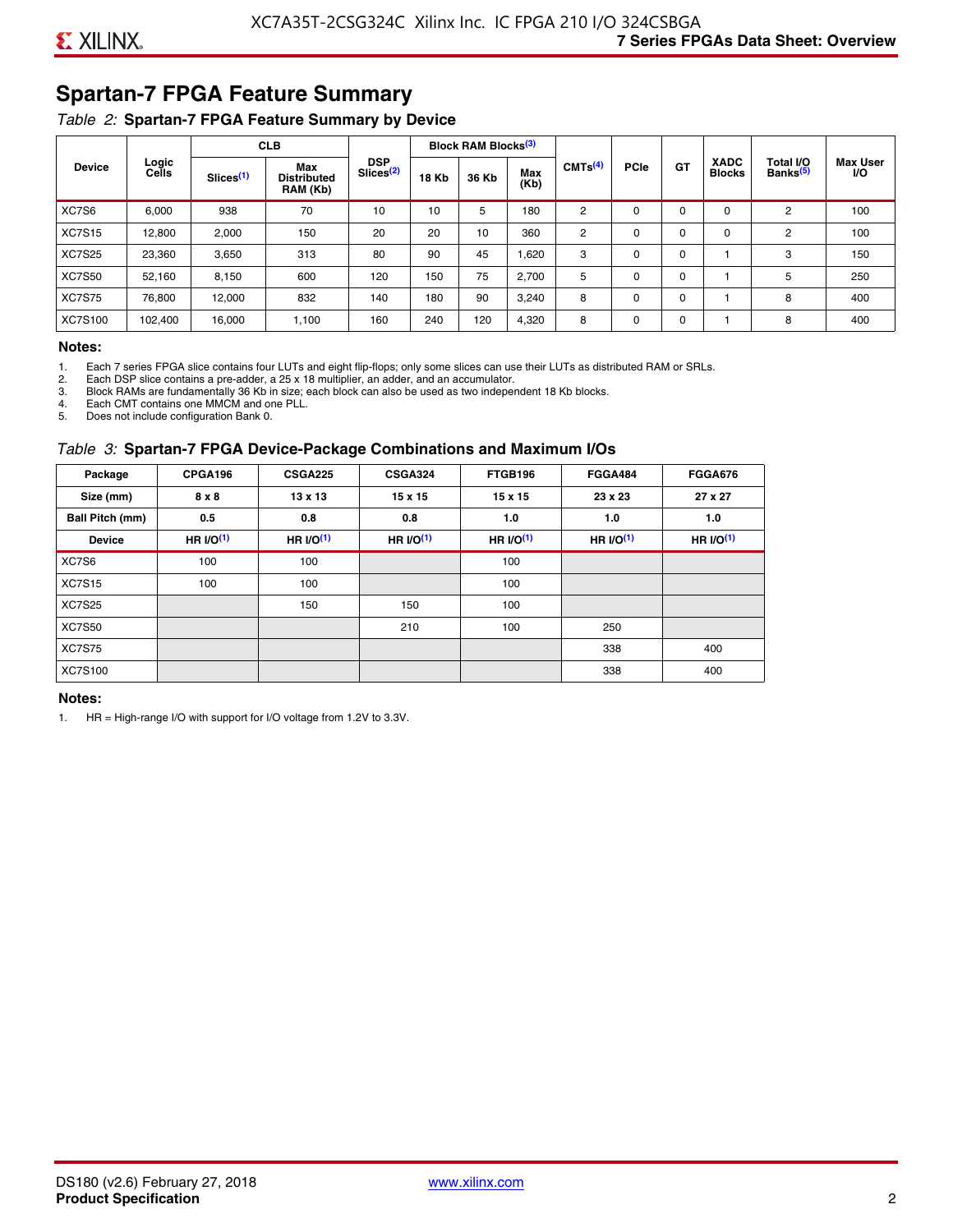# **Artix-7 FPGA Feature Summary**

#### *Table 4:* **Artix-7 FPGA Feature Summary by Device**

|                 |                |                       | <b>Configurable Logic Blocks</b><br>(CLBs) | <b>DSP48E1</b>        |              | Block RAM Blocks <sup>(3)</sup> |             |                     |                     |             | <b>XADC</b>   | Total I/O            | <b>Max User</b>    |
|-----------------|----------------|-----------------------|--------------------------------------------|-----------------------|--------------|---------------------------------|-------------|---------------------|---------------------|-------------|---------------|----------------------|--------------------|
| <b>Device</b>   | Logic<br>Cells | Slices <sup>(1)</sup> | Max<br><b>Distributed</b><br>RAM (Kb)      | Slices <sup>(2)</sup> | <b>18 Kb</b> | 36 Kb                           | Max<br>(Kb) | CMTS <sup>(4)</sup> | PCle <sup>(5)</sup> | <b>GTPs</b> | <b>Blocks</b> | Banks <sup>(6)</sup> | I/O <sub>(7)</sub> |
| XC7A12T         | 12,800         | 2,000                 | 171                                        | 40                    | 40           | 20                              | 720         | 3                   |                     | 2           |               | 3                    | 150                |
| XC7A15T         | 16,640         | 2,600                 | 200                                        | 45                    | 50           | 25                              | 900         | 5                   |                     | 4           |               | 5                    | 250                |
| XC7A25T         | 23,360         | 3,650                 | 313                                        | 80                    | 90           | 45                              | 1,620       | 3                   |                     | 4           |               | 3                    | 150                |
| XC7A35T         | 33,280         | 5,200                 | 400                                        | 90                    | 100          | 50                              | 1,800       | 5                   |                     | 4           |               | 5                    | 250                |
| XC7A50T         | 52,160         | 8,150                 | 600                                        | 120                   | 150          | 75                              | 2.700       | 5                   |                     | 4           |               | 5                    | 250                |
| XC7A75T         | 75,520         | 11,800                | 892                                        | 180                   | 210          | 105                             | 3,780       | 6                   |                     | 8           |               | 6                    | 300                |
| <b>XC7A100T</b> | 101.440        | 15,850                | 1.188                                      | 240                   | 270          | 135                             | 4,860       | 6                   |                     | 8           |               | 6                    | 300                |
| <b>XC7A200T</b> | 215,360        | 33,650                | 2,888                                      | 740                   | 730          | 365                             | 13,140      | 10                  |                     | 16          |               | 10                   | 500                |

**Notes:**  Each 7 series FPGA slice contains four LUTs and eight flip-flops; only some slices can use their LUTs as distributed RAM or SRLs.

2. Each DSP slice contains a pre-adder, a 25 x 18 multiplier, an adder, and an accumulator.

3. Block RAMs are fundamentally 36 Kb in size; each block can also be used as two independent 18 Kb blocks.

4. Each CMT contains one MMCM and one PLL.<br>5. Artix-7 FPGA Interface Blocks for PCI Express

5. Artix-7 FPGA Interface Blocks for PCI Express support up to x4 Gen 2.<br>6. Does not include configuration Bank 0.

6. Does not include configuration Bank 0.

This number does not include GTP transceivers.

#### *Table 5:* **Artix-7 FPGA Device-Package Combinations and Maximum I/Os**

| Package <sup>(1)</sup>    |            | <b>CPG236</b>     |                | <b>CPG238</b>  |            | <b>CSG324</b> |                | <b>CSG325</b>     |       | <b>FTG256</b>     |            | <b>SBG484</b>     |                | FGG484 <sup>(2)</sup> |                | FBG484 <sup>(2)</sup> |       | FGG676 <sup>(3)</sup> |            | FBG676 <sup>(3)</sup> |            | <b>FFG1156</b> |
|---------------------------|------------|-------------------|----------------|----------------|------------|---------------|----------------|-------------------|-------|-------------------|------------|-------------------|----------------|-----------------------|----------------|-----------------------|-------|-----------------------|------------|-----------------------|------------|----------------|
| Size (mm)                 |            | $10 \times 10$    |                | $10 \times 10$ |            | 15 x 15       |                | 15 x 15           |       | $17 \times 17$    |            | $19 \times 19$    |                | 23 x 23               |                | 23 x 23               |       | 27 x 27               |            | 27 x 27               |            | 35 x 35        |
| <b>Ball Pitch</b><br>(mm) |            | 0.5               |                | 0.5            |            | 0.8           | 0.8            |                   |       | 1.0               |            | 0.8               |                | 1.0                   |                | 1.0                   |       | 1.0                   |            | 1.0                   |            | 1.0            |
| <b>Device</b>             | <b>GTP</b> | <b>VO</b>         | <b>GTP</b>     | <b>VO</b>      | <b>GTP</b> | <b>VO</b>     | <b>GTP</b>     | <b>VO</b>         | G(TP) | VO.               | <b>GTP</b> | VO.               | G(TP)          | <b>VO</b>             | <b>GTP</b>     | <b>VO</b>             | G(TP) | <b>VO</b>             | <b>GTP</b> | <b>VO</b>             | <b>GTP</b> | <b>VO</b>      |
|                           | (4)        | HR <sup>(5)</sup> | (4)            | HR(5)          | (4)        | HP(5)         | (4)            | HR <sup>(5)</sup> |       | HR <sup>(5)</sup> |            | HR <sup>(5)</sup> |                | HR <sup>(5)</sup>     |                | HR <sup>(5)</sup>     |       | HR <sup>(5)</sup>     |            | HR <sup>(5)</sup>     |            | HR(5)          |
| XC7A12T                   |            |                   | $\overline{2}$ | 112            |            |               | $\overline{2}$ | 150               |       |                   |            |                   |                |                       |                |                       |       |                       |            |                       |            |                |
| XC7A15T                   | 2          | 106               |                |                | 0          | 210           | 4              | 150               | 0     | 170               |            |                   | $\overline{4}$ | 250                   |                |                       |       |                       |            |                       |            |                |
| XC7A25T                   |            |                   | 2              | 112            |            |               | 4              | 150               |       |                   |            |                   |                |                       |                |                       |       |                       |            |                       |            |                |
| XC7A35T                   | 2          | 106               |                |                | 0          | 210           | 4              | 150               | 0     | 170               |            |                   | 4              | 250                   |                |                       |       |                       |            |                       |            |                |
| XC7A50T                   | 2          | 106               |                |                | 0          | 210           | 4              | 150               | 0     | 170               |            |                   | 4              | 250                   |                |                       |       |                       |            |                       |            |                |
| XC7A75T                   |            |                   |                |                | 0          | 210           |                |                   | 0     | 170               |            |                   | 4              | 285                   |                |                       | 8     | 300                   |            |                       |            |                |
| <b>XC7A100T</b>           |            |                   |                |                | 0          | 210           |                |                   | 0     | 170               |            |                   | $\overline{4}$ | 285                   |                |                       | 8     | 300                   |            |                       |            |                |
| <b>XC7A200T</b>           |            |                   |                |                |            |               |                |                   |       |                   | 4          | 285               |                |                       | $\overline{4}$ | 285                   |       |                       | 8          | 400                   | 16         | 500            |

#### **Notes:**

1. All packages listed are Pb-free (SBG, FBG, FFG with exemption 15). Some packages are available in Pb option.

2. Devices in FGG484 and FBG484 are footprint compatible.

3. Devices in FGG676 and FBG676 are footprint compatible.

4. GTP transceivers in CP, CS, FT, and FG packages support data rates up to 6.25 Gb/s.<br>5. HR = High-range I/O with support for I/O voltage from 1.2V to 3.3V.

HR = High-range I/O with support for I/O voltage from 1.2V to 3.3V.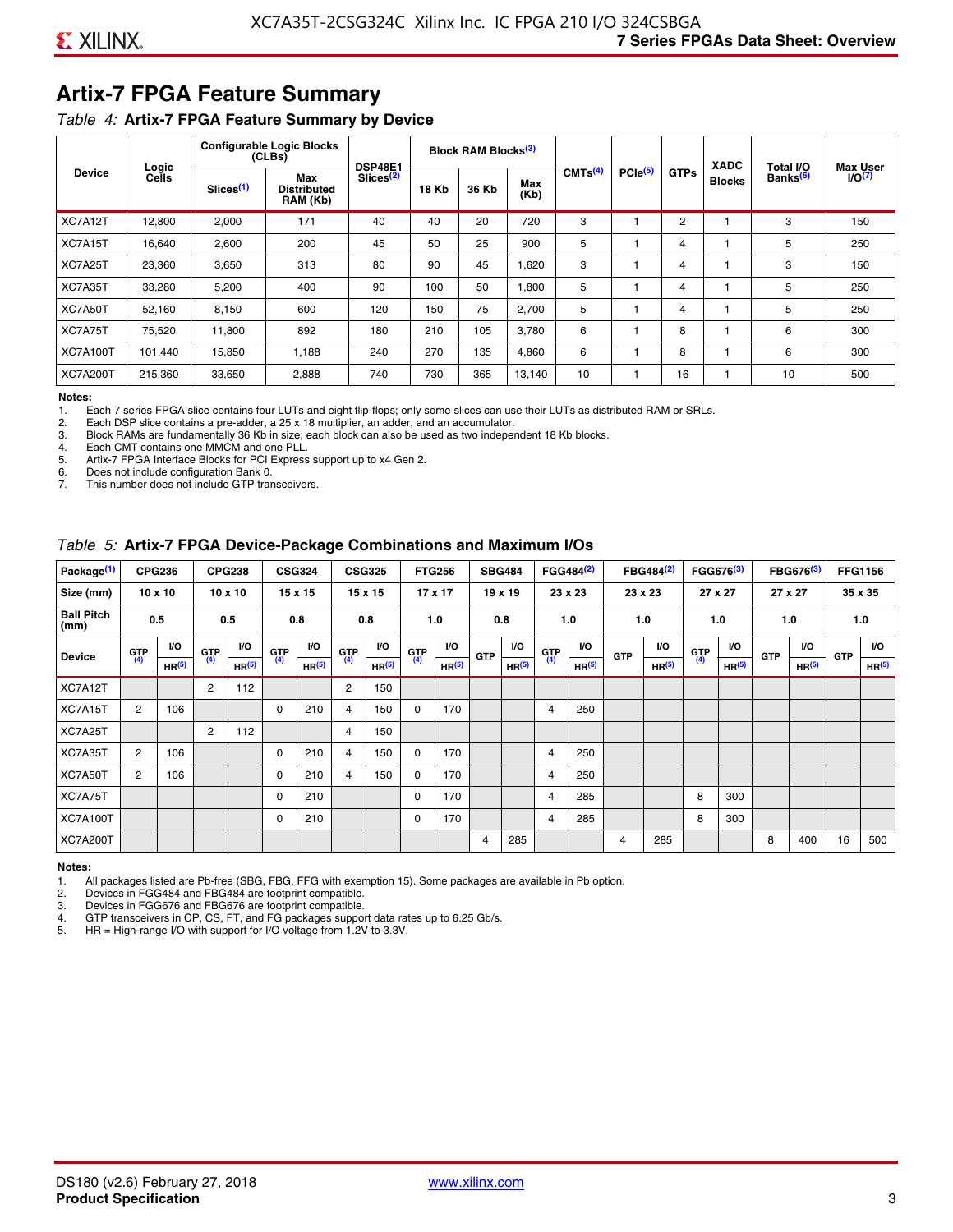# **Kintex-7 FPGA Feature Summary**

#### *Table 6:* **Kintex-7 FPGA Feature Summary by Device**

|                 |                |                       | <b>Configurable Logic</b><br><b>Blocks (CLBs)</b> | <b>DSP</b>            |              | <b>Block RAM Blocks</b> <sup>(3)</sup> |          |                     |              |             | <b>XADC</b>   | Total I/O            | Max                 |
|-----------------|----------------|-----------------------|---------------------------------------------------|-----------------------|--------------|----------------------------------------|----------|---------------------|--------------|-------------|---------------|----------------------|---------------------|
| <b>Device</b>   | Logic<br>Cells | Slices <sup>(1)</sup> | Max<br><b>Distributed</b><br>RAM (Kb)             | Slices <sup>(2)</sup> | <b>18 Kb</b> | 36 Kb                                  | Max (Kb) | CMTS <sup>(4)</sup> | $PCle^{(5)}$ | <b>GTXs</b> | <b>Blocks</b> | Banks <sup>(6)</sup> | User<br>$U$ O $(7)$ |
| XC7K70T         | 65,600         | 10,250                | 838                                               | 240                   | 270          | 135                                    | 4,860    | 6                   |              | 8           |               | 6                    | 300                 |
| <b>XC7K160T</b> | 162,240        | 25,350                | 2,188                                             | 600                   | 650          | 325                                    | 11,700   | 8                   |              | 8           |               | 8                    | 400                 |
| <b>XC7K325T</b> | 326.080        | 50.950                | 4,000                                             | 840                   | 890          | 445                                    | 16,020   | 10                  |              | 16          |               | 10                   | 500                 |
| <b>XC7K355T</b> | 356.160        | 55,650                | 5,088                                             | 1,440                 | 1.430        | 715                                    | 25,740   | 6                   |              | 24          |               | 6                    | 300                 |
| <b>XC7K410T</b> | 406,720        | 63,550                | 5,663                                             | 1,540                 | 1,590        | 795                                    | 28,620   | 10                  |              | 16          |               | 10                   | 500                 |
| <b>XC7K420T</b> | 416,960        | 65,150                | 5,938                                             | 1,680                 | 1,670        | 835                                    | 30,060   | 8                   |              | 32          |               | 8                    | 400                 |
| <b>XC7K480T</b> | 477.760        | 74,650                | 6,788                                             | 1,920                 | 1,910        | 955                                    | 34,380   | 8                   |              | 32          |               | 8                    | 400                 |

#### **Notes:**

1. Each 7 series FPGA slice contains four LUTs and eight flip-flops; only some slices can use their LUTs as distributed RAM or SRLs.<br>2. Each DSP slice contains a pre-adder, a 25 x 18 multiplier, an adder, and an accumulato

Each DSP slice contains a pre-adder, a 25 x 18 multiplier, an adder, and an accumulator.

3. Block RAMs are fundamentally 36 Kb in size; each block can also be used as two independent 18 Kb blocks.

4. Each CMT contains one MMCM and one PLL.

5. Kintex-7 FPGA Interface Blocks for PCI Express support up to x8 Gen 2.

6. Does not include configuration Bank 0.

7. This number does not include GTX transceivers.

#### *Table 7:* **Kintex-7 FPGA Device-Package Combinations and Maximum I/Os**

| Package <sup>(1)</sup>    |            | <b>FBG484</b>     |                   |            | FBG676 <sup>(2)</sup> |                   |            | FFG676 <sup>(2)</sup> |                   |            | FBG900 <sup>(3)</sup> |                   |            | FFG900 <sup>(3)</sup> |                   |            | <b>FFG901</b>     |                   |            | <b>FFG1156</b>    |                   |
|---------------------------|------------|-------------------|-------------------|------------|-----------------------|-------------------|------------|-----------------------|-------------------|------------|-----------------------|-------------------|------------|-----------------------|-------------------|------------|-------------------|-------------------|------------|-------------------|-------------------|
| Size (mm)                 |            | 23 x 23           |                   |            | 27 x 27               |                   |            | 27 x 27               |                   |            | 31 x 31               |                   |            | 31 x 31               |                   |            | 31 x 31           |                   |            | 35 x 35           |                   |
| <b>Ball Pitch</b><br>(mm) |            | 1.0               |                   |            | 1.0<br><b>VO</b>      |                   |            | 1.0                   |                   |            | 1.0                   |                   |            | 1.0                   |                   |            | 1.0               |                   |            | 1.0               |                   |
| <b>Device</b>             | <b>GTX</b> |                   | VO.               | <b>GTX</b> |                       |                   | <b>GTX</b> |                       | <b>VO</b>         | <b>GTX</b> |                       | <b>VO</b>         | <b>GTX</b> | <b>VO</b>             |                   | <b>GTX</b> |                   | VO                | <b>GTX</b> | <b>VO</b>         |                   |
|                           | (4)        | HR <sup>(5)</sup> | HP <sup>(6)</sup> | (4)        | HR <sup>(5)</sup>     | HP <sup>(6)</sup> |            | HR <sup>(5)</sup>     | HP <sup>(6)</sup> | (4)        | HR <sup>(5)</sup>     | HP <sup>(6)</sup> |            | HR <sup>(5)</sup>     | HP <sup>(6)</sup> |            | HR <sup>(5)</sup> | HP <sup>(6)</sup> |            | HR <sup>(5)</sup> | HP <sup>(6)</sup> |
| XC7K70T                   | 4          | 185               | 100               | 8          | 200                   | 100               |            |                       |                   |            |                       |                   |            |                       |                   |            |                   |                   |            |                   |                   |
| <b>XC7K160T</b>           | 4          | 185               | 100               | 8          | 250                   | 150               | 8          | 250                   | 150               |            |                       |                   |            |                       |                   |            |                   |                   |            |                   |                   |
| <b>XC7K325T</b>           |            |                   |                   | 8          | 250                   | 150               | 8          | 250                   | 150               | 16         | 350                   | 150               | 16         | 350                   | 150               |            |                   |                   |            |                   |                   |
| <b>XC7K355T</b>           |            |                   |                   |            |                       |                   |            |                       |                   |            |                       |                   |            |                       |                   | 24         | 300               | 0                 |            |                   |                   |
| <b>XC7K410T</b>           |            |                   |                   | 8          | 250                   | 150               | 8          | 250                   | 150               | 16         | 350                   | 150               | 16         | 350                   | 150               |            |                   |                   |            |                   |                   |
| <b>XC7K420T</b>           |            |                   |                   |            |                       |                   |            |                       |                   |            |                       |                   |            |                       |                   | 28         | 380               | $\Omega$          | 32         | 400               | $\Omega$          |
| <b>XC7K480T</b>           |            |                   |                   |            |                       |                   |            |                       |                   |            |                       |                   |            |                       |                   | 28         | 380               | 0                 | 32         | 400               | $\Omega$          |

#### **Notes:**

1. All packages listed are Pb-free (FBG, FFG with exemption 15). Some packages are available in Pb option.

2. Devices in FBG676 and FFG676 are footprint compatible.

3. Devices in FBG900 and FFG900 are footprint compatible. 4. GTX transceivers in FB packages support the following maximum data rates: 10.3Gb/s in FBG484; 6.6Gb/s in FBG676 and FBG900. Refer to *Kintex-7 FPGAs Data Sheet: DC and AC Switching Characteristics* [\(DS182](https://www.xilinx.com/support/documentation/data_sheets/ds182_Kintex_7_Data_Sheet.pdf)) for details.

5. HR = High-range I/O with support for I/O voltage from 1.2V to 3.3V.

6. HP = High-performance I/O with support for I/O voltage from 1.2V to 1.8V.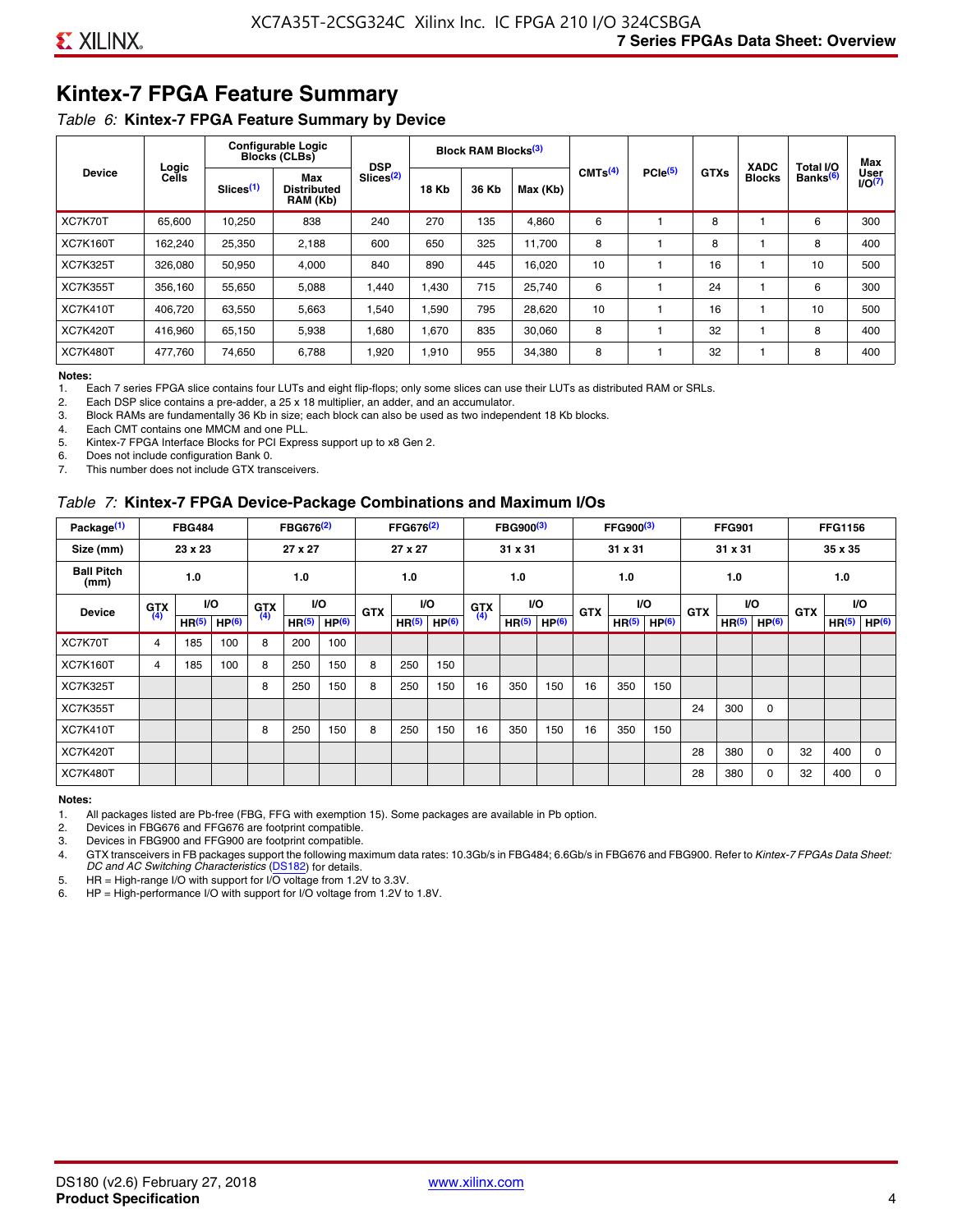# **Virtex-7 FPGA Feature Summary**

#### *Table 8:* **Virtex-7 FPGA Feature Summary**

|                       |                |                       | <b>Configurable Logic</b><br><b>Blocks (CLBs)</b> | <b>DSP</b>            |       | <b>Block RAM Blocks<sup>(4)</sup></b> |             | <b>CMTs</b> | PCle           |            |            |            | <b>XADC</b>   | Total I/O            | Max                        |                |
|-----------------------|----------------|-----------------------|---------------------------------------------------|-----------------------|-------|---------------------------------------|-------------|-------------|----------------|------------|------------|------------|---------------|----------------------|----------------------------|----------------|
| Device <sup>(1)</sup> | Logic<br>Cells | Slices <sup>(2)</sup> | Max<br><b>Distributed</b><br>RAM (Kb)             | Slices <sup>(3)</sup> | 18 Kb | 36 Kb                                 | Max<br>(Kb) | (5)         | (6)            | <b>GTX</b> | <b>GTH</b> | <b>GTZ</b> | <b>Blocks</b> | Banks <sup>(7)</sup> | <b>User</b><br>$1/O^{(8)}$ | SLRs(9)        |
| <b>XC7V585T</b>       | 582,720        | 91,050                | 6,938                                             | ,260                  | .590  | 795                                   | 28,620      | 18          | 3              | 36         | $\Omega$   | 0          |               | 17                   | 850                        | N/A            |
| XC7V2000T             | 1,954,560      | 305,400               | 21,550                                            | 2,160                 | 2,584 | ,292                                  | 46,512      | 24          | 4              | 36         | 0          | 0          |               | 24                   | ,200                       | 4              |
| XC7VX330T             | 326,400        | 51,000                | 4,388                                             | 1,120                 | 1,500 | 750                                   | 27,000      | 14          | $\overline{2}$ | 0          | 28         | 0          |               | 14                   | 700                        | N/A            |
| XC7VX415T             | 412,160        | 64,400                | 6,525                                             | 2,160                 | 1,760 | 880                                   | 31,680      | 12          | $\overline{2}$ | $\Omega$   | 48         | $\Omega$   |               | 12                   | 600                        | N/A            |
| XC7VX485T             | 485,760        | 75,900                | 8,175                                             | 2,800                 | 2,060 | 1,030                                 | 37,080      | 14          | 4              | 56         | 0          | $\Omega$   |               | 14                   | 700                        | N/A            |
| XC7VX550T             | 554,240        | 86,600                | 8,725                                             | 2,880                 | 2,360 | 1,180                                 | 42,480      | 20          | $\overline{2}$ | $\Omega$   | 80         | 0          |               | 16                   | 600                        | N/A            |
| XC7VX690T             | 693,120        | 108,300               | 10,888                                            | 3,600                 | 2,940 | <b>470</b>                            | 52,920      | 20          | 3              | 0          | 80         | 0          |               | 20                   | 1,000                      | N/A            |
| XC7VX980T             | 979,200        | 153,000               | 13,838                                            | 3,600                 | 3,000 | 1,500                                 | 54,000      | 18          | 3              | 0          | 72         | 0          |               | 18                   | 900                        | N/A            |
| <b>XC7VX1140T</b>     | 1,139,200      | 178,000               | 17,700                                            | 3,360                 | 3,760 | ,880                                  | 67,680      | 24          | 4              | 0          | 96         | 0          |               | 22                   | 1,100                      | 4              |
| XC7VH580T             | 580,480        | 90,700                | 8,850                                             | <b>680,</b>           | 1,880 | 940                                   | 33,840      | 12          | $\overline{c}$ | 0          | 48         | 8          |               | 12                   | 600                        | $\overline{2}$ |
| XC7VH870T             | 876,160        | 136,900               | 13,275                                            | 2,520                 | 2,820 | 1,410                                 | 50,760      | 18          | 3              | 0          | 72         | 16         |               | 6                    | 300                        | 3              |

#### **Notes:**

1. EasyPath™-7 FPGAs are also available to provide a fast, simple, and risk-free solution for cost reducing Virtex-7 T and Virtex-7 XT FPGA designs

2. Each 7 series FPGA slice contains four LUTs and eight flip-flops; only some slices can use their LUTs as distributed RAM or SRLs.

Each DSP slice contains a pre-adder, a 25 x 18 multiplier, an adder, and an accumulator.

4. Block RAMs are fundamentally 36 Kb in size; each block can also be used as two independent 18 Kb blocks.

5. Each CMT contains one MMCM and one PLL.

6. Virtex-7 T FPGA Interface Blocks for PCI Express support up to x8 Gen 2. Virtex-7 XT and Virtex-7 HT Interface Blocks for PCI Express support up to x8 Gen 3, with the exception of the XC7VX485T device, which supports x8 Gen 2.

7. Does not include configuration Bank 0.

8. This number does not include GTX, GTH, or GTZ transceivers.

9. Super logic regions (SLRs) are the constituent parts of FPGAs that use SSI technology. Virtex-7 HT devices use SSI technology to connect SLRs with 28.05 Gb/s transceivers.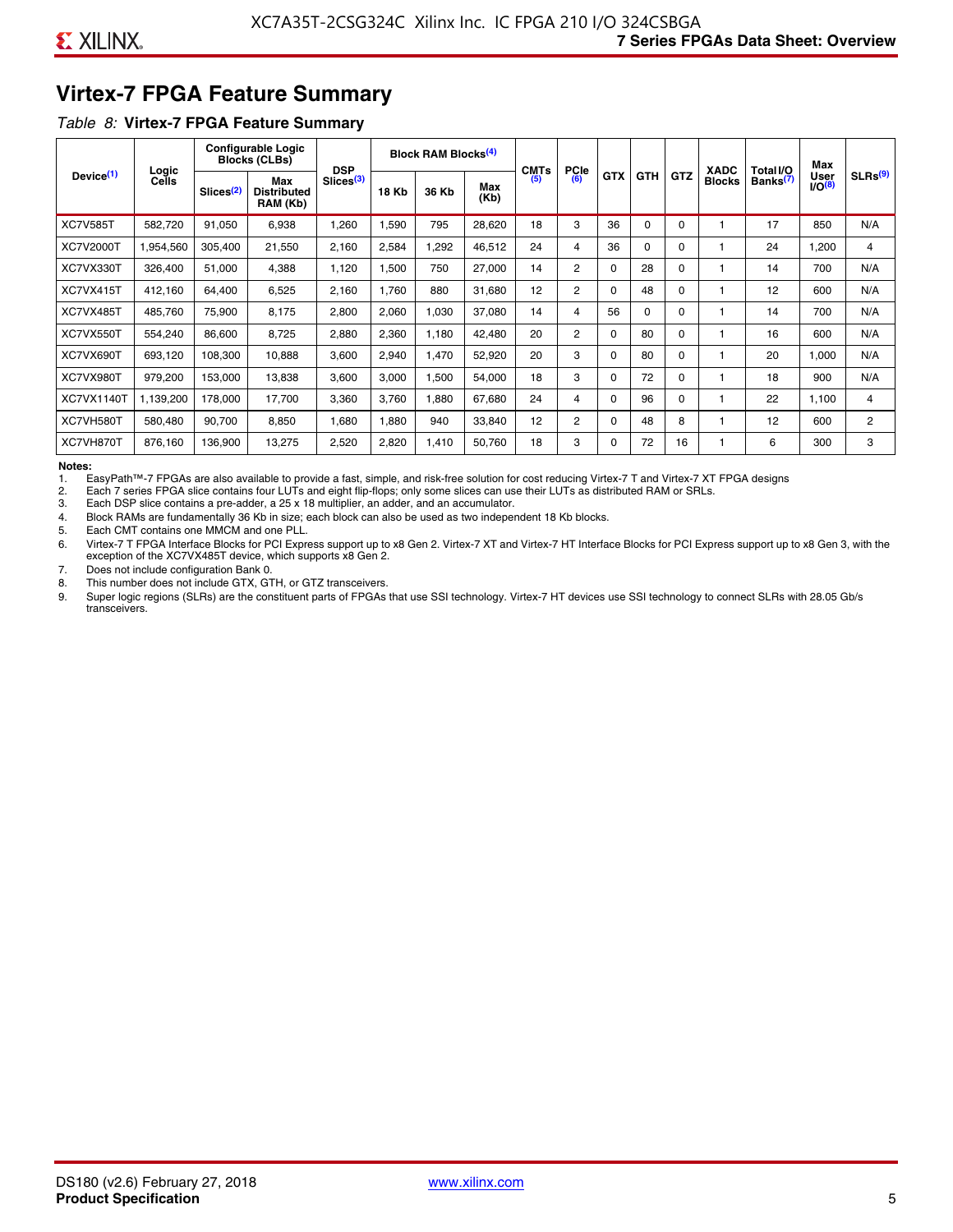#### *Table 9:* **Virtex-7 FPGA Device-Package Combinations and Maximum I/Os**

| Package <sup>(1)</sup> |            | <b>FFG1157</b><br>35 x 35 |                   |                   |            |            | FFG1761 <sup>(2)</sup> |                   |            |             | FHG1761 <sup>(2)</sup> |                   |            | <b>FLG1925</b>    |                   |
|------------------------|------------|---------------------------|-------------------|-------------------|------------|------------|------------------------|-------------------|------------|-------------|------------------------|-------------------|------------|-------------------|-------------------|
| Size (mm)              |            |                           |                   |                   |            |            | 42.5 x 42.5            |                   |            |             | 45 x 45                |                   |            | 45 x 45           |                   |
| <b>Ball Pitch</b>      |            |                           | 1.0               |                   |            |            | 1.0                    |                   |            |             | 1.0                    |                   |            | 1.0               |                   |
| <b>Device</b>          | <b>GTX</b> | <b>GTH</b>                |                   | I/O               | <b>GTX</b> | <b>GTH</b> |                        | I/O               | <b>GTX</b> | <b>GTH</b>  |                        | VO.               | <b>GTX</b> |                   | VO.               |
|                        |            |                           | HR <sup>(3)</sup> | HP <sup>(4)</sup> |            |            | HR <sup>(3)</sup>      | HP <sup>(4)</sup> |            |             | HR <sup>(3)</sup>      | HP <sup>(4)</sup> |            | HR <sup>(3)</sup> | HP <sup>(4)</sup> |
| <b>XC7V585T</b>        | 20         | $\mathbf 0$               | 0                 | 600               | 36         | 0          | 100                    | 750               |            |             |                        |                   |            |                   |                   |
| XC7V2000T              |            |                           |                   |                   |            |            |                        |                   | 36         | $\mathbf 0$ | 0                      | 850               | 16         | 0                 | 1,200             |
| XC7VX330T              | $\Omega$   | 20                        | $\Omega$          | 600               | 0          | 28         | 50                     | 650               |            |             |                        |                   |            |                   |                   |
| XC7VX415T              | 0          | 20                        | $\Omega$          | 600               |            |            |                        |                   |            |             |                        |                   |            |                   |                   |
| XC7VX485T              | 20         | 0                         | 0                 | 600               | 28         | 0          | 0                      | 700               |            |             |                        |                   |            |                   |                   |
| XC7VX550T              |            |                           |                   |                   |            |            |                        |                   |            |             |                        |                   |            |                   |                   |
| XC7VX690T              | $\Omega$   | 20                        | $\Omega$          | 600               | $\Omega$   | 36         | 0                      | 850               |            |             |                        |                   |            |                   |                   |
| XC7VX980T              |            |                           |                   |                   |            |            |                        |                   |            |             |                        |                   |            |                   |                   |
| XC7VX1140T             |            |                           |                   |                   |            |            |                        |                   |            |             |                        |                   |            |                   |                   |

#### **Notes:**

1. All packages listed are Pb-free (FFG, FHG, FLG with exemption 15). Some packages are available in Pb option.

2. Devices in FFG1761 and FHG1761 are footprint compatible.<br>3. HR = High-range I/O with support for I/O voltage from 1.2V to

HR = High-range I/O with support for I/O voltage from 1.2V to 3.3V.

4. HP = High-performance I/O with support for I/O voltage from 1.2V to 1.8V.

#### *Table 10:* **Virtex-7 FPGA Device-Package Combinations and Maximum I/Os - Continued**

| Package <sup>(1)</sup> |          | <b>FFG1158</b> |                  |            | FFG1926 <sup>(2)</sup> |                  |            | FLG1926 <sup>(2)</sup> |                  |    | <b>FFG1927</b> |                  |            | FFG1928 <sup>(3)</sup> |                  |            | FLG1928 <sup>(3)</sup> |                  |            | FFG1930 <sup>(4)</sup> |           |            | FLG1930 <sup>(4)</sup> |                  |
|------------------------|----------|----------------|------------------|------------|------------------------|------------------|------------|------------------------|------------------|----|----------------|------------------|------------|------------------------|------------------|------------|------------------------|------------------|------------|------------------------|-----------|------------|------------------------|------------------|
| Size (mm)              |          | 35 x 35        |                  |            | 45 x 45                |                  |            | 45 x 45                |                  |    | 45 x 45        |                  |            | 45 x 45                |                  |            | 45 x 45                |                  |            | 45 x 45                |           |            | 45 x 45                |                  |
| <b>Ball Pitch</b>      |          | 1.0            |                  |            | 1.0                    |                  |            | 1.0                    |                  |    | 1.0            |                  |            | 1.0                    |                  |            | 1.0                    |                  |            | 1.0                    |           |            | 1.0                    |                  |
|                        |          |                | <b>VO</b>        |            |                        | <b>VO</b>        |            |                        | <b>VO</b>        |    |                | <b>VO</b>        |            |                        | <b>VO</b>        |            |                        | <b>VO</b>        |            |                        | <b>VO</b> |            |                        | <b>VO</b>        |
| <b>Device</b>          |          | <b>GTX GTH</b> | <b>HP</b><br>(5) | <b>GTX</b> | <b>GTH</b>             | <b>HP</b><br>(5) | <b>GTX</b> | <b>GTH</b>             | <b>HP</b><br>(5) |    | <b>GTX GTH</b> | <b>HP</b><br>(5) | <b>GTX</b> | <b>GTH</b>             | <b>HP</b><br>(5) | <b>GTX</b> | <b>GTH</b>             | <b>HP</b><br>(5) | <b>GTX</b> | GTH                    | HP<br>(5) | <b>GTX</b> | GTH                    | <b>HP</b><br>(5) |
| <b>XC7V585T</b>        |          |                |                  |            |                        |                  |            |                        |                  |    |                |                  |            |                        |                  |            |                        |                  |            |                        |           |            |                        |                  |
| <b>XC7V2000T</b>       |          |                |                  |            |                        |                  |            |                        |                  |    |                |                  |            |                        |                  |            |                        |                  |            |                        |           |            |                        |                  |
| XC7VX330T              |          |                |                  |            |                        |                  |            |                        |                  |    |                |                  |            |                        |                  |            |                        |                  |            |                        |           |            |                        |                  |
| XC7VX415T              | $\Omega$ | 48             | 350              |            |                        |                  |            |                        |                  | 0  | 48             | 600              |            |                        |                  |            |                        |                  |            |                        |           |            |                        |                  |
| XC7VX485T              | 48       | $\Omega$       | 350              |            |                        |                  |            |                        |                  | 56 | 0              | 600              |            |                        |                  |            |                        |                  | 24         | $\Omega$               | 700       |            |                        |                  |
| XC7VX550T              | $\Omega$ | 48             | 350              |            |                        |                  |            |                        |                  | 0  | 80             | 600              |            |                        |                  |            |                        |                  |            |                        |           |            |                        |                  |
| XC7VX690T              | $\Omega$ | 48             | 350              | $\Omega$   | 64                     | 720              |            |                        |                  | 0  | 80             | 600              |            |                        |                  |            |                        |                  | 0          | 24                     | 1,000     |            |                        |                  |
| XC7VX980T              |          |                |                  | $\Omega$   | 64                     | 720              |            |                        |                  |    |                |                  | $\Omega$   | 72                     | 480              |            |                        |                  | 0          | 24                     | 900       |            |                        |                  |
| <b>XC7VX1140T</b>      |          |                |                  |            |                        |                  | $\Omega$   | 64                     | 720              |    |                |                  |            |                        |                  | $\Omega$   | 96                     | 480              |            |                        |           | $\Omega$   | 24                     | 1,100            |

**Notes:** 

1. All packages listed are Pb-free (FFG, FLG with exemption 15). Some packages are available in Pb option.<br>2. Devices in FFG1926 and FLG1926 are footprint compatible.

2. Devices in FFG1926 and FLG1926 are footprint compatible.

3. Devices in FFG1928 and FLG1928 are footprint compatible.

4. Devices in FFG1930 and FLG1930 are footprint compatible.<br>5. HP = High-performance I/O with support for I/O voltage from HP = High-performance I/O with support for I/O voltage from 1.2V to 1.8V.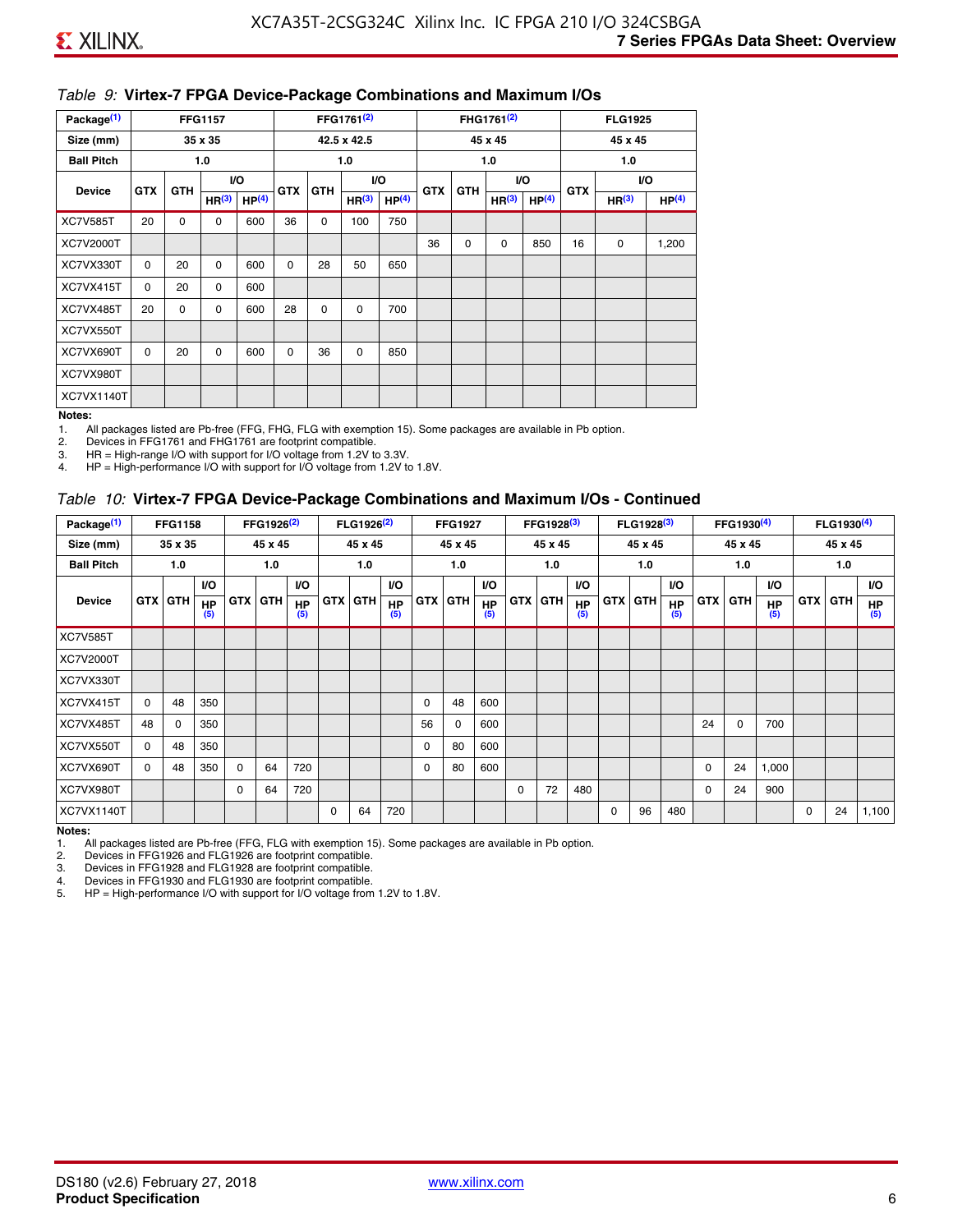#### *Table 11:* **Virtex-7 HT FPGA Device-Package Combinations and Maximum I/Os**

| Package <sup>(1)</sup> |            | <b>FLG1155</b> |       |            | <b>FLG1931</b> |           |            | <b>FLG1932</b> |                   |
|------------------------|------------|----------------|-------|------------|----------------|-----------|------------|----------------|-------------------|
| Size (mm)              |            | 35 x 35        |       |            | 45 x 45        |           |            | 45 x 45        |                   |
| <b>Ball Pitch</b>      |            | 1.0            |       |            | 1.0            |           |            | 1.0            |                   |
|                        |            | <b>GTZ</b>     | VO.   |            |                | <b>VO</b> | <b>GTH</b> | <b>GTZ</b>     | VO.               |
| <b>Device</b>          | <b>GTH</b> |                | HP(2) | <b>GTH</b> | <b>GTZ</b>     | HP(2)     |            |                | HP <sup>(2)</sup> |
| XC7VH580T              | 24         | 8              | 400   | 48         | 8              | 600       |            |                |                   |
| XC7VH870T              |            |                |       |            |                |           | 72         | 16             | 300               |

#### **Notes:**

1. All packages listed are Pb-free with exemption 15. Some packages are available in Pb option.

2. HP = High-performance I/O with support for I/O voltage from 1.2V to 1.8V.

# **Stacked Silicon Interconnect (SSI) Technology**

There are many challenges associated with creating high capacity FPGAs that Xilinx addresses with the SSI technology. SSI technology enables multiple super logic regions (SLRs) to be combined on a passive interposer layer, using proven manufacturing and assembly techniques from industry leaders, to create a single FPGA with more than ten thousand inter-SLR connections, providing ultra-high bandwidth connectivity with low latency and low power consumption. There are two types of SLRs used in Virtex-7 FPGAs: a logic intensive SLR used in the Virtex-7 T devices and a DSP/block RAM/transceiver-rich SLR used in the Virtex-7 XT and HT devices. SSI technology enables the production of higher capability FPGAs than traditional manufacturing methods, enabling the highest capacity and highest performance FPGAs ever created to reach production more quickly and with less risk than would otherwise be possible. Thousands of super long line (SLL) routing resources and ultra-high performance clock lines that cross between the SLRs ensure that designs span seamlessly across these high-density programmable logic devices.

### **CLBs, Slices, and LUTs**

Some key features of the CLB architecture include:

- Real 6-input look-up tables (LUTs)
- Memory capability within the LUT
- Register and shift register functionality

The LUTs in 7 series FPGAs can be configured as either one 6-input LUT (64-bit ROMs) with one output, or as two 5-input LUTs (32-bit ROMs) with separate outputs but common addresses or logic inputs. Each LUT output can optionally be registered in a flip-flop. Four such LUTs and their eight flip-flops as well as multiplexers and arithmetic carry logic form a slice, and two slices form a configurable logic block (CLB). Four of the eight flip-flops per slice (one per LUT) can optionally be configured as latches.

Between 25–50% of all slices can also use their LUTs as distributed 64-bit RAM or as 32-bit shift registers (SRL32) or as two SRL16s. Modern synthesis tools take advantage of these highly efficient logic, arithmetic, and memory features.

### **Clock Management**

Some of the key highlights of the clock management architecture include:

- High-speed buffers and routing for low-skew clock distribution
- Frequency synthesis and phase shifting
- Low-jitter clock generation and jitter filtering

Each 7 series FPGA has up to 24 clock management tiles (CMTs), each consisting of one mixed-mode clock manager (MMCM) and one phase-locked loop (PLL).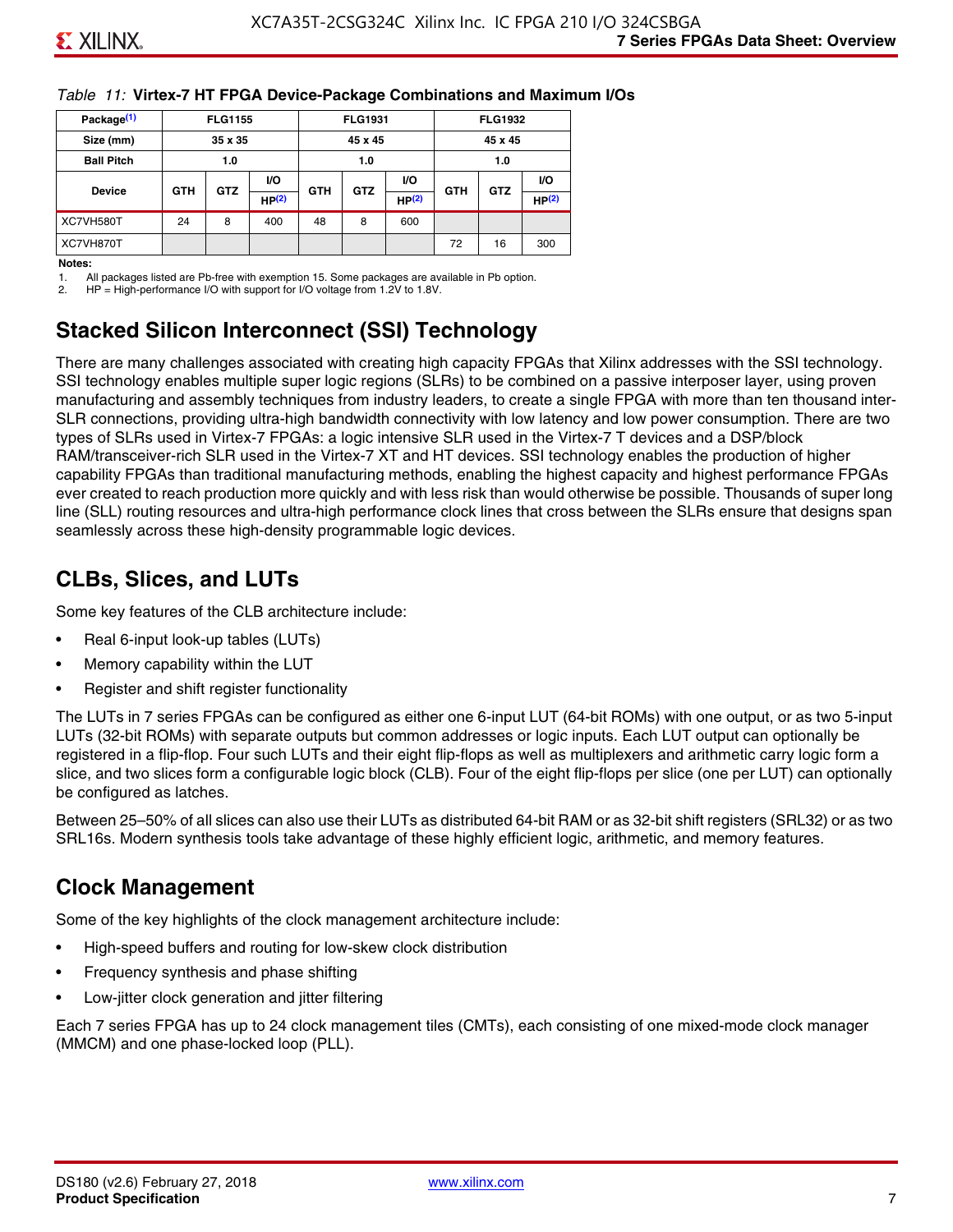### **Mixed-Mode Clock Manager and Phase-Locked Loop**

The MMCM and PLL share many characteristics. Both can serve as a frequency synthesizer for a wide range of frequencies and as a jitter filter for incoming clocks. At the center of both components is a voltage-controlled oscillator (VCO), which speeds up and slows down depending on the input voltage it receives from the phase frequency detector (PFD).

There are three sets of programmable frequency dividers: D, M, and O. The pre-divider D (programmable by configuration and afterwards via DRP) reduces the input frequency and feeds one input of the traditional PLL phase/frequency comparator. The feedback divider M (programmable by configuration and afterwards via DRP) acts as a multiplier because it divides the VCO output frequency before feeding the other input of the phase comparator. D and M must be chosen appropriately to keep the VCO within its specified frequency range. The VCO has eight equally-spaced output phases  $(0^\circ, 45^\circ, 90^\circ, 135^\circ, 180^\circ, 225^\circ, 270^\circ,$  and  $315^\circ$ ). Each can be selected to drive one of the output dividers (six for the PLL, O0 to O5, and seven for the MMCM, O0 to O6), each programmable by configuration to divide by any integer from 1 to 128.

The MMCM and PLL have three input-jitter filter options: low bandwidth, high bandwidth, or optimized mode. Low-bandwidth mode has the best jitter attenuation but not the smallest phase offset. High-bandwidth mode has the best phase offset, but not the best jitter attenuation. Optimized mode allows the tools to find the best setting.

#### **MMCM Additional Programmable Features**

The MMCM can have a fractional counter in either the feedback path (acting as a multiplier) or in one output path. Fractional counters allow non-integer increments of  $1/8$  and can thus increase frequency synthesis capabilities by a factor of 8.

The MMCM can also provide fixed or dynamic phase shift in small increments that depend on the VCO frequency. At 1600 MHz, the phase-shift timing increment is 11.2 ps.

### **Clock Distribution**

Each 7 series FPGA provides six different types of clock lines (BUFG, BUFR, BUFIO, BUFH, BUFMR, and the highperformance clock) to address the different clocking requirements of high fanout, short propagation delay, and extremely low skew.

#### **Global Clock Lines**

In each 7 series FPGA (except XC7S6 and XC7S15), 32 global clock lines have the highest fanout and can reach every flipflop clock, clock enable, and set/reset, as well as many logic inputs. There are 12 global clock lines within any clock region driven by the horizontal clock buffers (BUFH). Each BUFH can be independently enabled/disabled, allowing for clocks to be turned off within a region, thereby offering fine-grain control over which clock regions consume power. Global clock lines can be driven by global clock buffers, which can also perform glitchless clock multiplexing and clock enable functions. Global clocks are often driven from the CMT, which can completely eliminate the basic clock distribution delay.

#### **Regional Clocks**

Regional clocks can drive all clock destinations in their region. A region is defined as an area that is 50 I/O and 50 CLB high and half the chip wide. 7 series FPGAs have between two and twenty-four regions. There are four regional clock tracks in every region. Each regional clock buffer can be driven from any of four clock-capable input pins, and its frequency can optionally be divided by any integer from 1 to 8.

#### **I/O Clocks**

I/O clocks are especially fast and serve only I/O logic and serializer/deserializer (SerDes) circuits, as described in the I/O Logic section. The 7 series devices have a direct connection from the MMCM to the I/O for low-jitter, high-performance interfaces.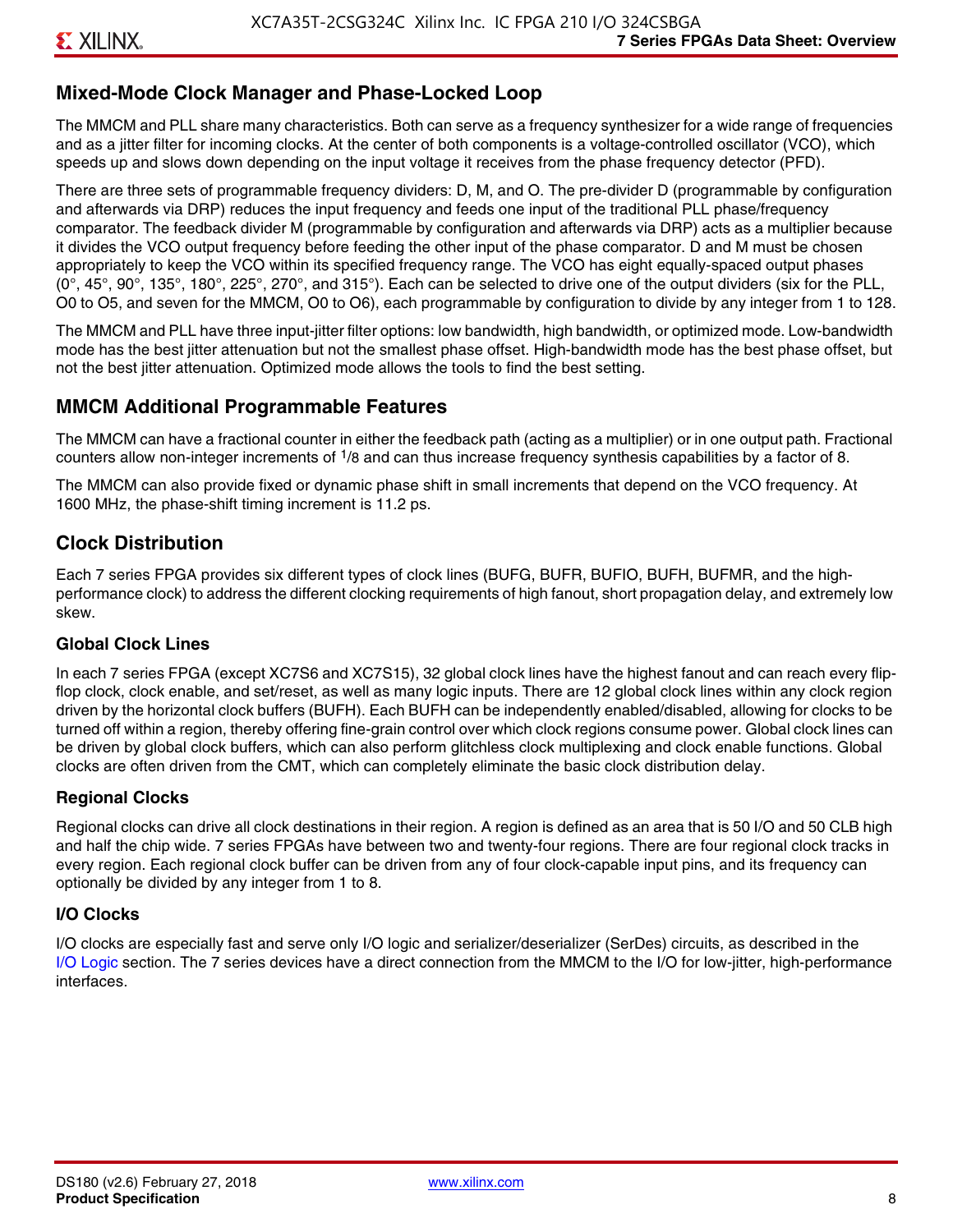### **Block RAM**

Some of the key features of the block RAM include:

- Dual-port 36 Kb block RAM with port widths of up to 72
- Programmable FIFO logic
- Built-in optional error correction circuitry

Every 7 series FPGA has between 5 and 1,880 dual-port block RAMs, each storing 36 Kb. Each block RAM has two completely independent ports that share nothing but the stored data.

### **Synchronous Operation**

Each memory access, read or write, is controlled by the clock. All inputs, data, address, clock enables, and write enables are registered. Nothing happens without a clock. The input address is always clocked, retaining data until the next operation. An optional output data pipeline register allows higher clock rates at the cost of an extra cycle of latency.

During a write operation, the data output can reflect either the previously stored data, the newly written data, or can remain unchanged.

#### **Programmable Data Width**

Each port can be configured as 32K  $\times$  1, 16K  $\times$  2, 8K  $\times$  4, 4K  $\times$  9 (or 8), 2K  $\times$  18 (or 16), 1K  $\times$  36 (or 32), or 512  $\times$  72 (or 64). The two ports can have different aspect ratios without any constraints.

Each block RAM can be divided into two completely independent 18 Kb block RAMs that can each be configured to any aspect ratio from 16K  $\times$  1 to 512  $\times$  36. Everything described previously for the full 36 Kb block RAM also applies to each of the smaller 18 Kb block RAMs.

Only in simple dual-port (SDP) mode can data widths of greater than 18 bits (18 Kb RAM) or 36 bits (36 Kb RAM) be accessed. In this mode, one port is dedicated to read operation, the other to write operation. In SDP mode, one side (read or write) can be variable, while the other is fixed to 32/36 or 64/72.

Both sides of the dual-port 36 Kb RAM can be of variable width.

Two adjacent 36 Kb block RAMs can be configured as one cascaded 64K × 1 dual-port RAM without any additional logic.

#### **Error Detection and Correction**

Each 64-bit-wide block RAM can generate, store, and utilize eight additional Hamming code bits and perform single-bit error correction and double-bit error detection (ECC) during the read process. The ECC logic can also be used when writing to or reading from external 64- to 72-bit-wide memories.

### **FIFO Controller**

The built-in FIFO controller for single-clock (synchronous) or dual-clock (asynchronous or multirate) operation increments the internal addresses and provides four handshaking flags: full, empty, almost full, and almost empty. The almost full and almost empty flags are freely programmable. Similar to the block RAM, the FIFO width and depth are programmable, but the write and read ports always have identical width.

First word fall-through mode presents the first-written word on the data output even before the first read operation. After the first word has been read, there is no difference between this mode and the standard mode.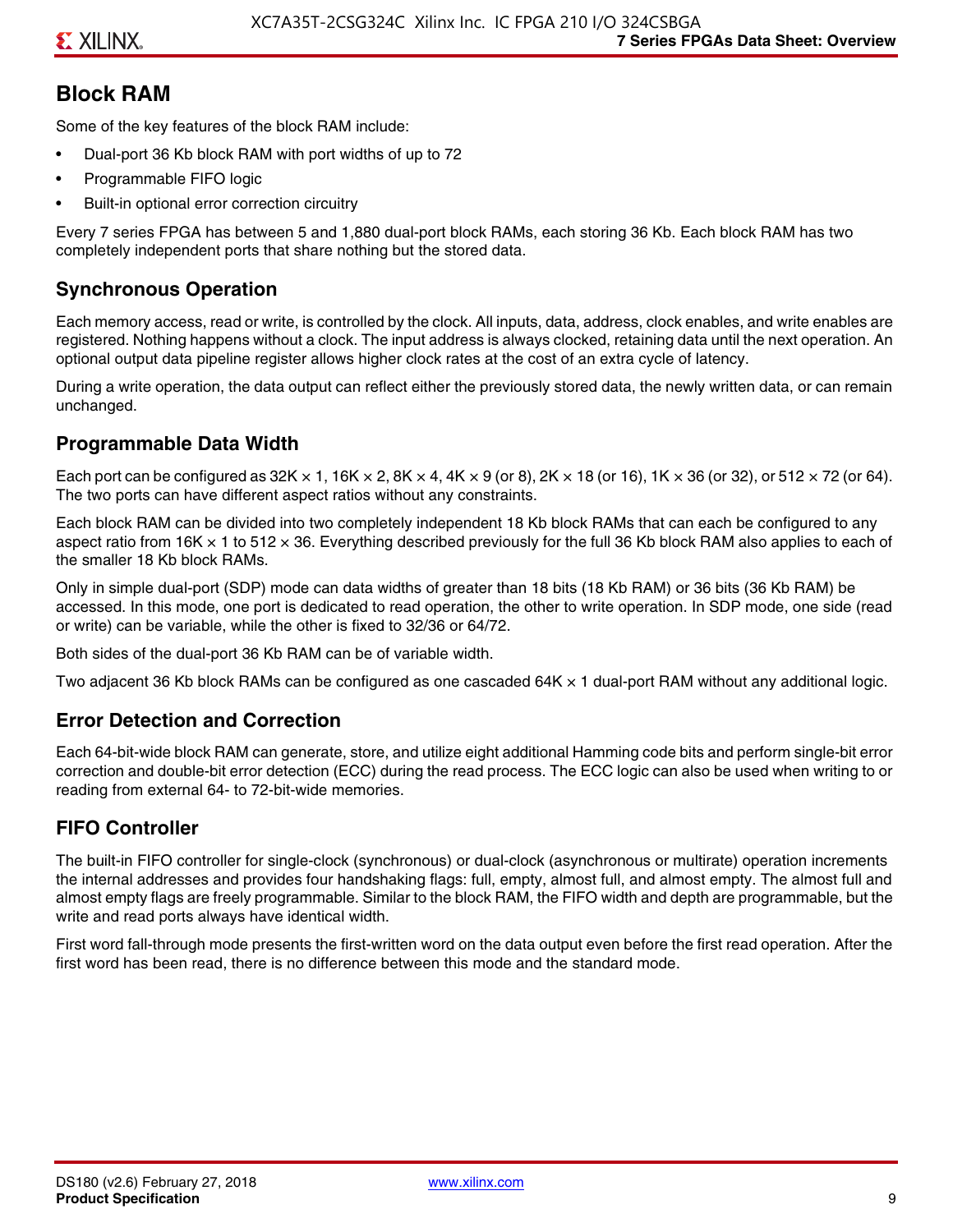# **Digital Signal Processing — DSP Slice**

Some highlights of the DSP functionality include:

- $25 \times 18$  two's complement multiplier/accumulator high-resolution (48 bit) signal processor
- Power saving pre-adder to optimize symmetrical filter applications
- Advanced features: optional pipelining, optional ALU, and dedicated buses for cascading

DSP applications use many binary multipliers and accumulators, best implemented in dedicated DSP slices. All 7 series FPGAs have many dedicated, full custom, low-power DSP slices, combining high speed with small size while retaining system design flexibility.

Each DSP slice fundamentally consists of a dedicated 25 × 18 bit two's complement multiplier and a 48-bit accumulator, both capable of operating up to 741 MHz. The multiplier can be dynamically bypassed, and two 48-bit inputs can feed a single-instruction-multiple-data (SIMD) arithmetic unit (dual 24-bit add/subtract/accumulate or quad 12-bit add/subtract/accumulate), or a logic unit that can generate any one of ten different logic functions of the two operands.

The DSP includes an additional pre-adder, typically used in symmetrical filters. This pre-adder improves performance in densely packed designs and reduces the DSP slice count by up to 50%. The DSP also includes a 48-bit-wide Pattern Detector that can be used for convergent or symmetric rounding. The pattern detector is also capable of implementing 96-bit-wide logic functions when used in conjunction with the logic unit.

The DSP slice provides extensive pipelining and extension capabilities that enhance the speed and efficiency of many applications beyond digital signal processing, such as wide dynamic bus shifters, memory address generators, wide bus multiplexers, and memory-mapped I/O register files. The accumulator can also be used as a synchronous up/down counter.

# **Input/Output**

Some highlights of the input/output functionality include:

- High-performance SelectIO technology with support for 1,866 Mb/s DDR3
- High-frequency decoupling capacitors within the package for enhanced signal integrity
- Digitally Controlled Impedance that can be 3-stated for lowest power, high-speed I/O operation

The number of I/O pins varies depending on device and package size. Each I/O is configurable and can comply with a large number of I/O standards. With the exception of the supply pins and a few dedicated configuration pins, all other package pins have the same I/O capabilities, constrained only by certain banking rules. The I/O in 7 series FPGAs are classed as high range (HR) or high performance (HP). The HR I/Os offer the widest range of voltage support, from 1.2V to 3.3V. The HP I/Os are optimized for highest performance operation, from 1.2V to 1.8V.

HR and HP I/O pins in 7 series FPGAs are organized in banks, with 50 pins per bank. Each bank has one common V<sub>CCO</sub> output supply, which also powers certain input buffers. Some single-ended input buffers require an internally generated or an externally applied reference voltage ( $V_{RFF}$ ). There are two  $V_{RFF}$  pins per bank (except configuration bank 0). A single bank can have only one  $V_{\text{RFF}}$  voltage value.

Xilinx 7 series FPGAs use a variety of package types to suit the needs of the user, including small form factor wire-bond packages for lowest cost; conventional, high performance flip-chip packages; and bare-die flip-chip packages that balance smaller form factor with high performance. In the flip-chip packages, the silicon device is attached to the package substrate using a high-performance flip-chip process. Controlled ESR discrete decoupling capacitors are mounted on the package substrate to optimize signal integrity under simultaneous switching of outputs (SSO) conditions.

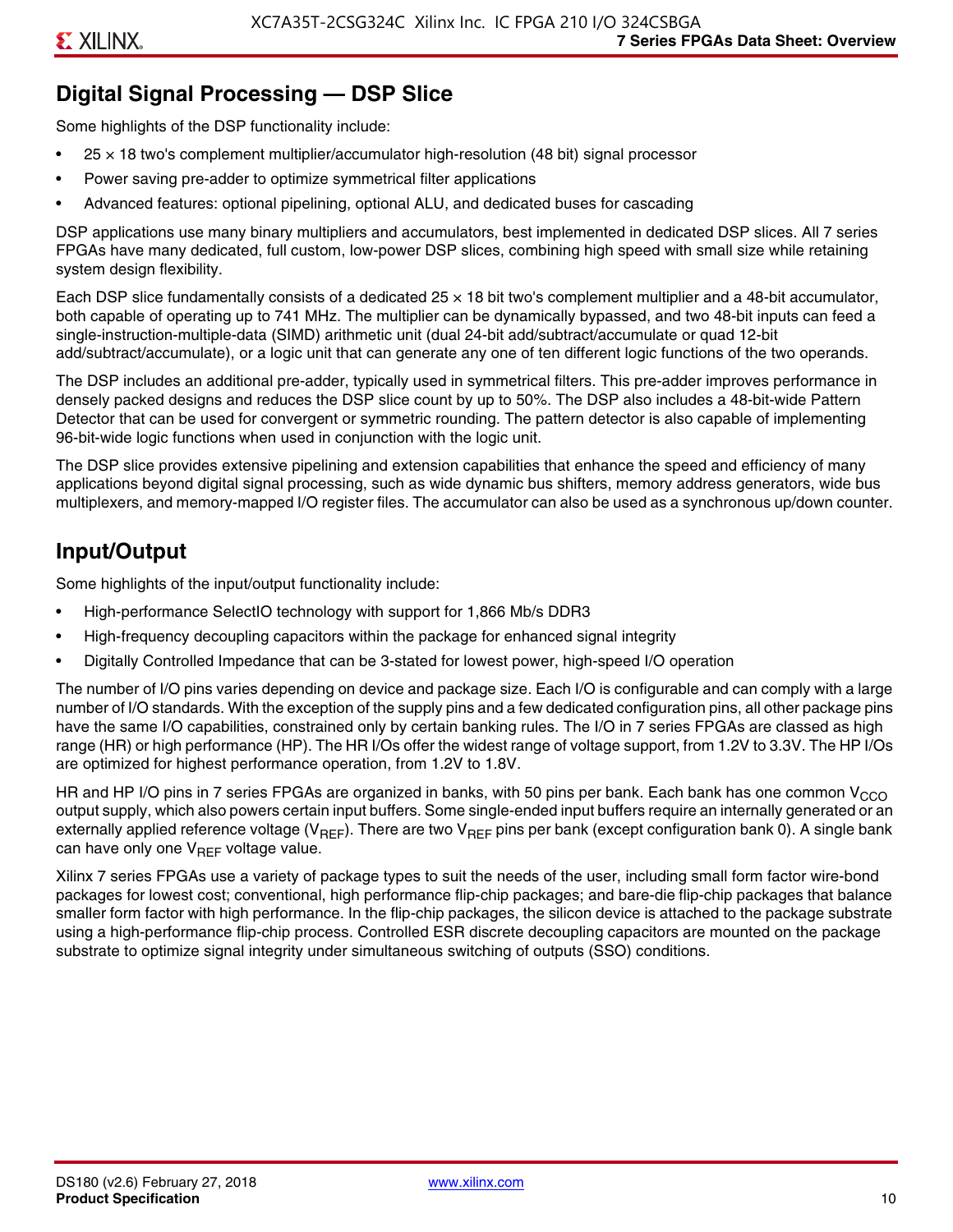### **I/O Electrical Characteristics**

Single-ended outputs use a conventional CMOS push/pull output structure driving High towards  $V_{CCO}$  or Low towards ground, and can be put into a high-Z state. The system designer can specify the slew rate and the output strength. The input is always active but is usually ignored while the output is active. Each pin can optionally have a weak pull-up or a weak pulldown resistor.

Most signal pin pairs can be configured as differential input pairs or output pairs. Differential input pin pairs can optionally be terminated with a 100Ω internal resistor. All 7 series devices support differential standards beyond LVDS: RSDS, BLVDS, differential SSTL, and differential HSTL.

Each of the I/Os supports memory I/O standards, such as single-ended and differential HSTL as well as single-ended SSTL and differential SSTL. The SSTL I/O standard can support data rates of up to 1,866 Mb/s for DDR3 interfacing applications.

#### **3-State Digitally Controlled Impedance and Low Power I/O Features**

The 3-state Digitally Controlled Impedance (T\_DCI) can control the output drive impedance (series termination) or can provide parallel termination of an input signal to V<sub>CCO</sub> or split (Thevenin) termination to V<sub>CCO</sub>/2. This allows users to eliminate off-chip termination for signals using T\_DCI. In addition to board space savings, the termination automatically turns off when in output mode or when 3-stated, saving considerable power compared to off-chip termination. The I/Os also have low power modes for IBUF and IDELAY to provide further power savings, especially when used to implement memory interfaces.

### **I/O Logic**

#### **Input and Output Delay**

All inputs and outputs can be configured as either combinatorial or registered. Double data rate (DDR) is supported by all inputs and outputs. Any input and some outputs can be individually delayed by up to 32 increments of 78 ps, 52 ps, or 39 ps each. Such delays are implemented as IDELAY and ODELAY. The number of delay steps can be set by configuration and can also be incremented or decremented while in use.

#### **ISERDES and OSERDES**

Many applications combine high-speed, bit-serial I/O with slower parallel operation inside the device. This requires a serializer and deserializer (SerDes) inside the I/O structure. Each I/O pin possesses an 8-bit IOSERDES (ISERDES and OSERDES) capable of performing serial-to-parallel or parallel-to-serial conversions with programmable widths of 2, 3, 4, 5, 6, 7, or 8 bits. By cascading two IOSERDES from two adjacent pins (default from differential I/O), wider width conversions of 10 and 14 bits can also be supported. The ISERDES has a special oversampling mode capable of asynchronous data recovery for applications like a 1.25 Gb/s LVDS I/O-based SGMII interface.

### **Low-Power Gigabit Transceivers**

Some highlights of the Low-Power Gigabit Transceivers include:

- High-performance transceivers capable of up to 6.6 Gb/s (GTP), 12.5 Gb/s (GTX), 13.1 Gb/s (GTH), or 28.05 Gb/s (GTZ) line rates depending on the family, enabling the first single device for 400G implementations.
- Low-power mode optimized for chip-to-chip interfaces.
- Advanced Transmit pre and post emphasis, receiver linear equalization (CTLE), and decision feedback equalization (DFE) for long reach or backplane applications. Auto-adaption at receiver equalization and on-chip Eye Scan for easy serial link tuning.

Ultra-fast serial data transmission to optical modules, between ICs on the same PCB, over the backplane, or over longer distances is becoming increasingly popular and important to enable customer line cards to scale to 100 Gb/s and onwards to 400 Gb/s. It requires specialized dedicated on-chip circuitry and differential I/O capable of coping with the signal integrity issues at these high data rates.

The transceiver count in the 7 series FPGAs ranges from up to 16 transceiver circuits in the Artix-7 family, up to 32 transceiver circuits in the Kintex-7 family, and up to 96 transceiver circuits in the Virtex-7 family. Each serial transceiver is a combined transmitter and receiver. The various 7 series serial transceivers use either a combination of ring oscillators and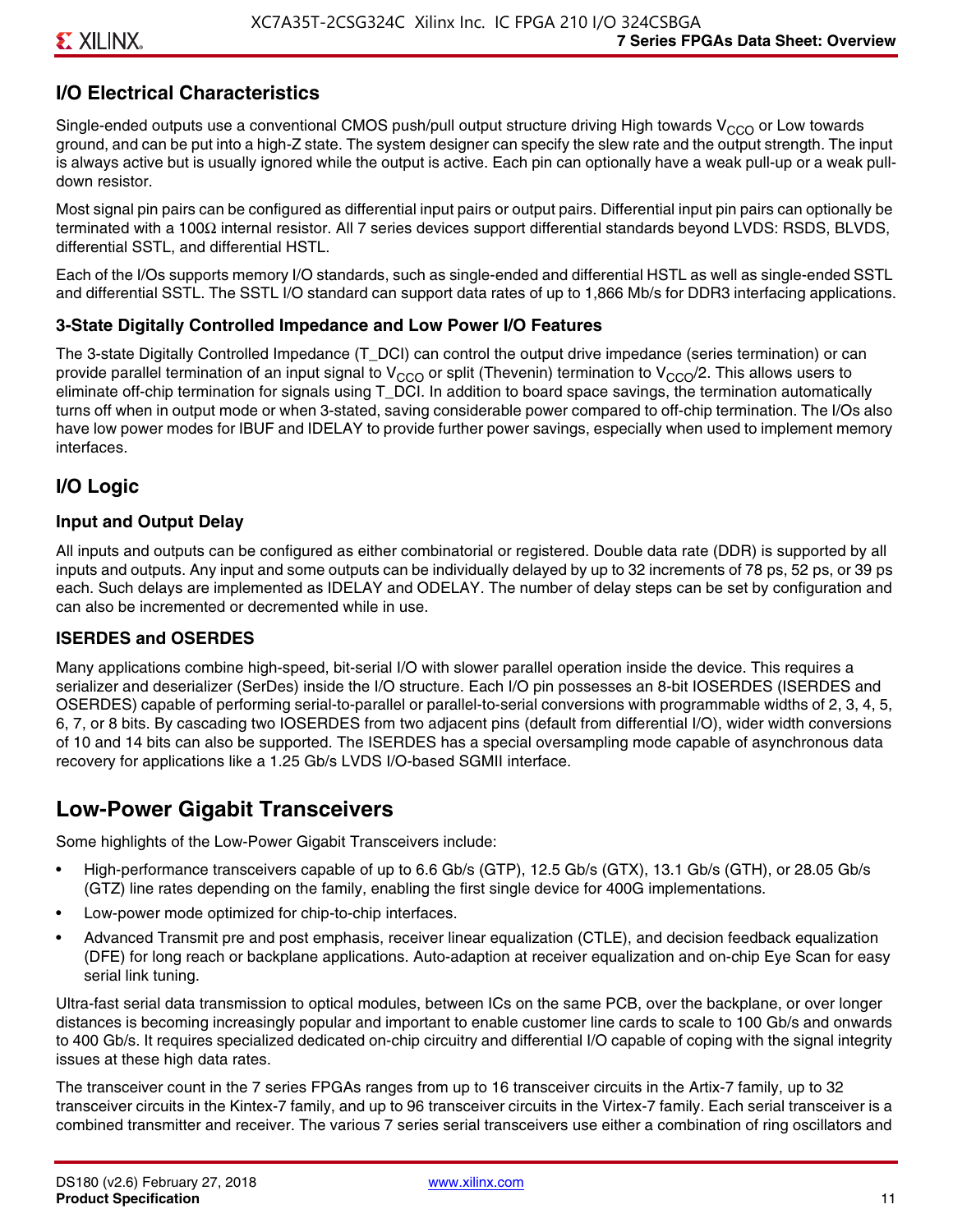LC tank or, in the case of the GTZ, a single LC tank architecture to allow the ideal blend of flexibility and performance while enabling IP portability across the family members. The different 7 series family members offer different top-end data rates. The GTP operates up to 6.6 Gb/s, the GTX operates up to 12.5 Gb/s, the GTH operates up to 13.1 Gb/s, and the GTZ operates up to 28.05 Gb/s. Lower data rates can be achieved using FPGA logic-based oversampling. The serial transmitter and receiver are independent circuits that use an advanced PLL architecture to multiply the reference frequency input by certain programmable numbers up to 100 to become the bit-serial data clock. Each transceiver has a large number of userdefinable features and parameters. All of these can be defined during device configuration, and many can also be modified during operation.

#### **Transmitter**

The transmitter is fundamentally a parallel-to-serial converter with a conversion ratio of 16, 20, 32, 40, 64, or 80. Additionally, the GTZ transmitter supports up to 160 bit data widths. This allows the designer to trade-off datapath width for timing margin in high-performance designs. These transmitter outputs drive the PC board with a single-channel differential output signal. TXOUTCLK is the appropriately divided serial data clock and can be used directly to register the parallel data coming from the internal logic. The incoming parallel data is fed through an optional FIFO and has additional hardware support for the 8B/10B, 64B/66B, or 64B/67B encoding schemes to provide a sufficient number of transitions. The bit-serial output signal drives two package pins with differential signals. This output signal pair has programmable signal swing as well as programmable pre- and post-emphasis to compensate for PC board losses and other interconnect characteristics. For shorter channels, the swing can be reduced to reduce power consumption.

#### **Receiver**

The receiver is fundamentally a serial-to-parallel converter, changing the incoming bit-serial differential signal into a parallel stream of words, each 16, 20, 32, 40, 64, or 80 bits. Additionally, the GTZ receiver supports up to 160 bit data widths. This allows the FPGA designer to trade-off internal datapath width versus logic timing margin. The receiver takes the incoming differential data stream, feeds it through programmable linear and decision feedback equalizers (to compensate for PC board and other interconnect characteristics), and uses the reference clock input to initiate clock recognition. There is no need for a separate clock line. The data pattern uses non-return-to-zero (NRZ) encoding and optionally guarantees sufficient data transitions by using the selected encoding scheme. Parallel data is then transferred into the FPGA logic using the RXUSRCLK clock. For short channels, the transceivers offers a special low power mode (LPM) to reduce power consumption by approximately 30%.

### **Out-of-Band Signaling**

The transceivers provide out-of-band (OOB) signaling, often used to send low-speed signals from the transmitter to the receiver while high-speed serial data transmission is not active. This is typically done when the link is in a powered-down state or has not yet been initialized. This benefits PCI Express and SATA/SAS applications.

### **Integrated Interface Blocks for PCI Express Designs**

Highlights of the integrated blocks for PCI Express include:

- Compliant to the PCI Express Base Specification 2.1 or 3.0 (depending of family) with Endpoint and Root Port capability
- Supports Gen1 (2.5 Gb/s), Gen2 (5 Gb/s), and Gen3 (8 Gb/s) depending on device family
- Advanced configuration options, Advanced Error Reporting (AER), and End-to-End CRC (ECRC) Advanced Error Reporting and ECRC features
- Multiple-function and single root I/O virtualization (SR-IOV) support enabled through soft-logic wrappers or embedded in the integrated block depending on family

All Artix-7, Kintex-7, and Virtex-7 devices include at least one integrated block for PCI Express technology that can be configured as an Endpoint or Root Port, compliant to the PCI Express Base Specification Revision 2.1 or 3.0. The Root Port can be used to build the basis for a compatible Root Complex, to allow custom FPGA-to-FPGA communication via the PCI Express protocol, and to attach ASSP Endpoint devices, such as Ethernet Controllers or Fibre Channel HBAs, to the FPGA.

This block is highly configurable to system design requirements and can operate 1, 2, 4, or 8 lanes at the 2.5 Gb/s, 5.0 Gb/s, and 8.0 Gb/s data rates. For high-performance applications, advanced buffering techniques of the block offer a flexible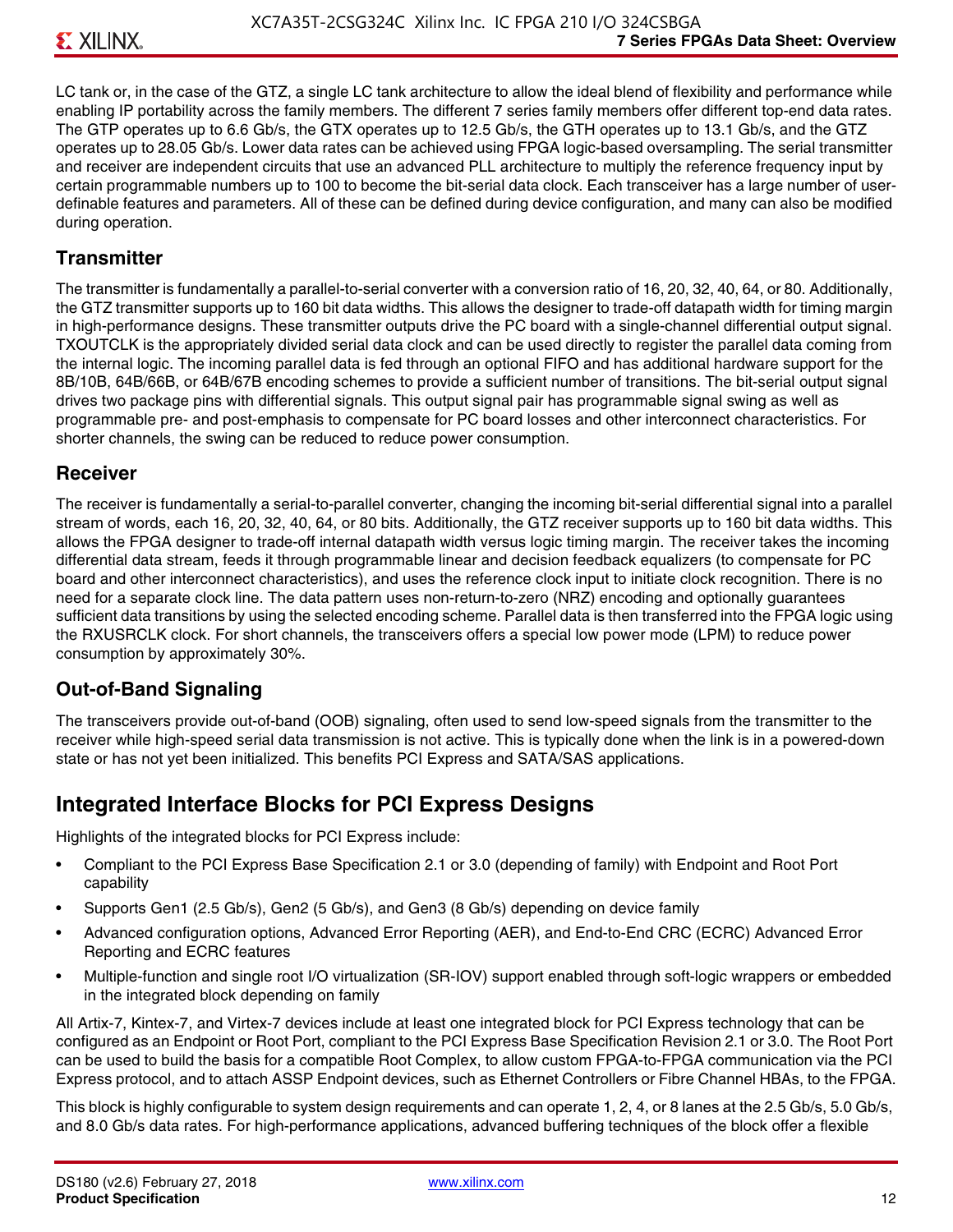maximum payload size of up to 1,024 bytes. The integrated block interfaces to the integrated high-speed transceivers for serial connectivity and to block RAMs for data buffering. Combined, these elements implement the Physical Layer, Data Link Layer, and Transaction Layer of the PCI Express protocol.

Xilinx provides a light-weight, configurable, easy-to-use LogiCORE™ IP wrapper that ties the various building blocks (the integrated block for PCI Express, the transceivers, block RAM, and clocking resources) into an Endpoint or Root Port solution. The system designer has control over many configurable parameters: lane width, maximum payload size, FPGA logic interface speeds, reference clock frequency, and base address register decoding and filtering.

Xilinx offers two wrappers for the integrated block: AXI4-Stream and AXI4 (memory mapped). Note that legacy TRN/Local Link is not available in 7 series devices for the integrated block for PCI Express. AXI4-Stream is designed for existing customers of the integrated block and enables easy migration to AXI4-Stream from TRN. AXI4 (memory mapped) is designed for Xilinx Platform Studio/EDK design flow and MicroBlaze™ processor based designs.

More information and documentation on solutions for PCI Express designs can be found at: <http://www.xilinx.com/products/technology/pci-express.html>.

# **Configuration**

There are many advanced configuration features, including:

- High-speed SPI and BPI (parallel NOR) configuration
- Built-in MultiBoot and safe-update capability
- 256-bit AES encryption with HMAC/SHA-256 authentication
- Built-in SEU detection and correction
- Partial reconfiguration

Xilinx 7 series FPGAs store their customized configuration in SRAM-type internal latches. There are up to 450 Mb configuration bits, depending on device size and user-design implementation options. The configuration storage is volatile and must be reloaded whenever the FPGA is powered up. This storage can also be reloaded at any time by pulling the PROGRAM B pin Low. Several methods and data formats for loading configuration are available, determined by the three mode pins.

The SPI interface (x1, x2, and x4 modes) and the BPI interface (parallel-NOR x8 and x16) are two common methods used for configuring the FPGA. Users can directly connect an SPI or BPI flash to the FPGA, and the FPGA's internal configuration logic reads the bitstream out of the flash and configures itself. The FPGA automatically detects the bus width on the fly, eliminating the need for any external controls or switches. Bus widths supported are x1, x2, and x4 for SPI, and x8 and x16 for BPI. The larger bus widths increase configuration speed and reduce the amount of time it takes for the FPGA to start up after power-on. Some configuration options such as BPI are not supported in all device-package combinations. Refer to [UG470,](http://www.xilinx.com/support/documentation/user_guides/ug470_7Series_Config.pdf) *7 Series FPGAs Configuration User Guide* for details.

In master mode, the FPGA can drive the configuration clock from an internally generated clock, or for higher speed configuration, the FPGA can use an external configuration clock source. This allows high-speed configuration with the ease of use characteristic of master mode. Slave modes up to 32 bits wide are also supported by the FPGA that are especially useful for processor-driven configuration.

The FPGA has the ability to reconfigure itself with a different image using SPI or BPI flash, eliminating the need for an external controller. The FPGA can reload its original design in case there are any errors in the data transmission, ensuring an operational FPGA at the end of the process. This is especially useful for updates to a design after the end product has been shipped. Customers can ship their products with an early version of the design, thus getting their products to market faster. This feature allows customers to keep their end users current with the most up-to-date designs while the product is already in the field.

The dynamic reconfiguration port (DRP) gives the system designer easy access to the configuration and status registers of the MMCM, PLL, XADC, transceivers, and integrated block for PCI Express. The DRP behaves like a set of memory-mapped registers, accessing and modifying block-specific configuration bits as well as status and control registers.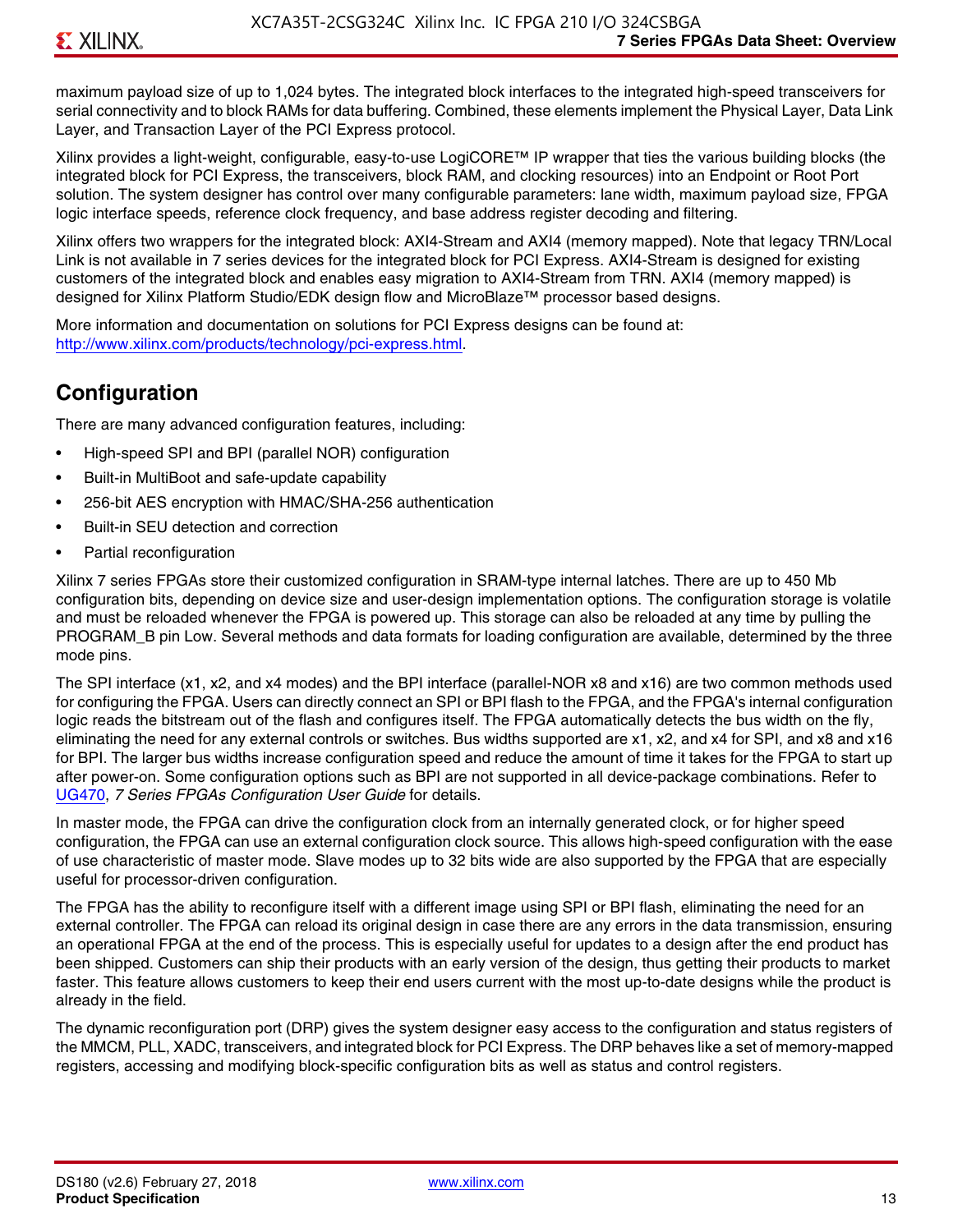### **Encryption, Readback, and Partial Reconfiguration**

In all 7 series FPGAs (except XC7S6 and XC7S15), the FPGA bitstream, which contains sensitive customer IP, can be protected with 256-bit AES encryption and HMAC/SHA-256 authentication to prevent unauthorized copying of the design. The FPGA performs decryption on the fly during configuration using an internally stored 256-bit key. This key can reside in battery-backed RAM or in nonvolatile eFUSE bits.

Most configuration data can be read back without affecting the system's operation. Typically, configuration is an all-or-nothing operation, but Xilinx 7 series FPGAs support partial reconfiguration. This is an extremely powerful and flexible feature that allows the user to change portions of the FPGA while other portions remain static. Users can time-slice these portions to fit more IP into smaller devices, saving cost and power. Where applicable in certain designs, partial reconfiguration can greatly improve the versatility of the FPGA.

# **XADC (Analog-to-Digital Converter)**

Highlights of the XADC architecture include:

- Dual 12-bit 1 MSPS analog-to-digital converters (ADCs)
- Up to 17 flexible and user-configurable analog inputs
- On-chip or external reference option
- On-chip temperature ( $\pm 4^{\circ}$ C max error) and power supply ( $\pm 1\%$  max error) sensors
- Continuous JTAG access to ADC measurements

All Xilinx 7 series FPGAs (except XC7S6 and XC7S15) integrate a new flexible analog interface called XADC. When combined with the programmable logic capability of the 7 series FPGAs, the XADC can address a broad range of data acquisition and monitoring requirements. For more information, go to: [http://www.xilinx.com/ams.](http://www.xilinx.com/ams)

The XADC contains two 12-bit 1 MSPS ADCs with separate track and hold amplifiers, an on-chip analog multiplexer (up to 17 external analog input channels supported), and on-chip thermal and supply sensors. The two ADCs can be configured to simultaneously sample two external-input analog channels. The track and hold amplifiers support a range of analog input signal types, including unipolar, bipolar, and differential. The analog inputs can support signal bandwidths of at least 500 KHz at sample rates of 1MSPS. It is possible to support higher analog bandwidths using external analog multiplexer mode with the dedicated analog input (see [UG480](http://www.xilinx.com/support/documentation/user_guides/ug480_7Series_XADC.pdf), 7 Series FPGAs and Zynq-7000 All Programmable SoC XADC Dual 12-Bit 1 MSPS Analog-to-Digital Converter User Guide)*.*

The XADC optionally uses an on-chip reference circuit  $(\pm 1\%)$ , thereby eliminating the need for any external active components for basic on-chip monitoring of temperature and power supply rails. To achieve the full 12-bit performance of the ADCs, an external 1.25V reference IC is recommended.

If the XADC is not instantiated in a design, then by default it digitizes the output of all on-chip sensors. The most recent measurement results (together with maximum and minimum readings) are stored in dedicated registers for access at any time via the JTAG interface. User-defined alarm thresholds can automatically indicate over-temperature events and unacceptable power supply variation. A user-specified limit (for example, 100°C) can be used to initiate an automatic powerdown.

### **EasyPath-7 FPGAs**

EasyPath-7 FPGAs provide a fast, simple, and risk-free solution for cost reducing Kintex-7, Virtex-7 T, and Virtex-7 XT FPGA designs. EasyPath-7 FPGAs support the same packages, speed grades, and match all Kintex-7 or Virtex-7 FPGA data sheet specifications (in function and timing). With no re-engineering or re-qualification, EasyPath-7 FPGAs deliver the lowest total product cost compared to any other FPGA cost-reduction solution.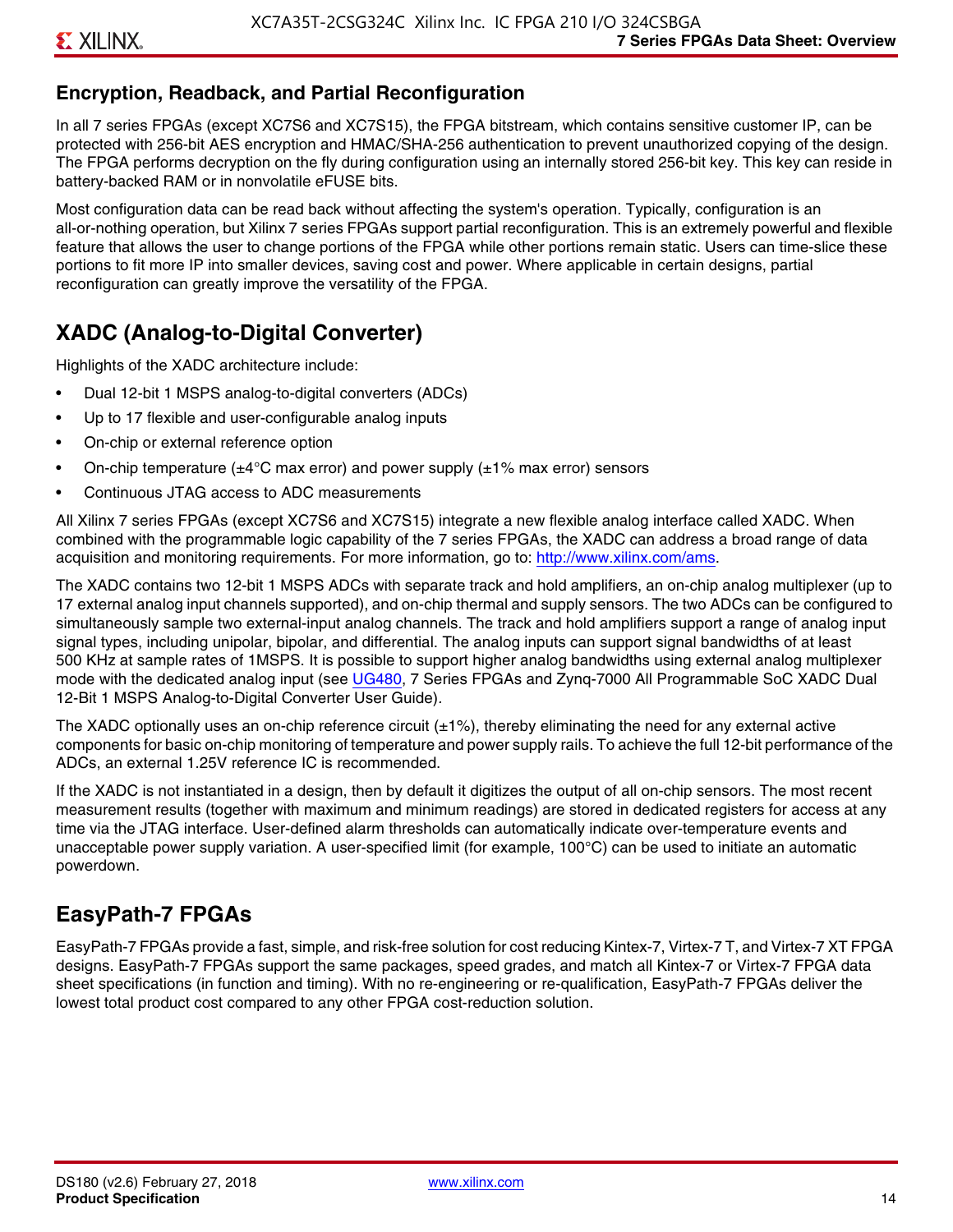### **7 Series FPGA Ordering Information**

Table 12 shows the speed and temperature grades available in the different device families. Some devices might not be available in every speed and temperature grade.

#### *Table 12:* **7 Series Speed Grade and Temperature Ranges**

| <b>Device</b> |                                    |                                                        | Speed Grade, Temperature Range, and Operating Voltage |                                                        |                                                      |
|---------------|------------------------------------|--------------------------------------------------------|-------------------------------------------------------|--------------------------------------------------------|------------------------------------------------------|
| Family        | <b>Devices</b>                     | <b>Commercial (C)</b><br>$0^\circ$ C to +85 $^\circ$ C | Extended (E)<br>$0^{\circ}$ C to +100 $^{\circ}$ C    | Industrial (I)<br>$-40^{\circ}$ C to +100 $^{\circ}$ C | Expanded (Q)<br>$-40^{\circ}$ C to +125 $^{\circ}$ C |
|               |                                    | $-2C(1.0V)$                                            |                                                       | $-21(1.0V)$                                            |                                                      |
| Spartan-7     | All                                | $-1C(1.0V)$                                            |                                                       | $-11(1.0V)$                                            | $-1Q(1.0V)$                                          |
|               |                                    |                                                        |                                                       | $-1LI(0.95V)$                                          |                                                      |
|               |                                    |                                                        | $-3E(1.0V)$                                           |                                                        |                                                      |
|               |                                    | $-2C(1.0V)$                                            |                                                       | $-21(1.0V)$                                            |                                                      |
| Artix-7       | All                                |                                                        | -2LE (1.0V or 0.9V)                                   |                                                        |                                                      |
|               |                                    | $-1C(1.0V)$                                            |                                                       | $-11(1.0V)$                                            |                                                      |
|               |                                    |                                                        |                                                       | $-1LI(0.95V)$                                          |                                                      |
|               |                                    |                                                        | $-3E(1.0V)$                                           |                                                        |                                                      |
|               | XC7K70T                            | $-2C(1.0V)$                                            |                                                       | $-21(1.0V)$                                            |                                                      |
|               |                                    |                                                        | -2LE (1.0V or 0.9V)                                   |                                                        |                                                      |
|               |                                    | $-1C(1.0V)$                                            |                                                       | $-11(1.0V)$                                            |                                                      |
| Kintex-7      | <b>XC7K160T</b>                    |                                                        | $-3E(1.0V)$                                           |                                                        |                                                      |
|               | <b>XC7K325T</b><br><b>XC7K355T</b> | $-2C(1.0V)$                                            |                                                       | $-21(1.0V)$                                            |                                                      |
|               | <b>XC7K410T</b><br><b>XC7K420T</b> |                                                        | -2LE (1.0V or 0.9V)                                   | $-2LI(0.95V)$                                          |                                                      |
|               | <b>XC7K480T</b>                    | $-1C(1.0V)$                                            |                                                       | $-11(1.0V)$                                            |                                                      |
|               |                                    |                                                        | $-3E(1.0V)$                                           |                                                        |                                                      |
|               |                                    | $-2C(1.0V)$                                            |                                                       | $-21(1.0V)$                                            |                                                      |
|               | <b>XC7V585T</b>                    |                                                        | $-2LE(1.0V)$                                          |                                                        |                                                      |
|               |                                    | $-1C(1.0V)$                                            |                                                       | $-11(1.0V)$                                            |                                                      |
| Virtex-7 T    |                                    | $-2C(1.0V)$                                            |                                                       |                                                        |                                                      |
|               |                                    |                                                        | $-2GE(1.0V)$                                          |                                                        |                                                      |
|               | XC7V2000T                          |                                                        | $-2LE(1.0V)$                                          |                                                        |                                                      |
|               |                                    | $-1C(1.0V)$                                            |                                                       | $-11(1.0V)$                                            |                                                      |
|               |                                    |                                                        | $-3E(1.0V)$                                           |                                                        |                                                      |
|               | XC7VX330T                          | $-2C(1.0V)$                                            |                                                       | $-21(1.0V)$                                            |                                                      |
|               | XC7VX415T<br>XC7VX485T             |                                                        | $-2LE(1.0V)$                                          |                                                        |                                                      |
|               | XC7VX550T<br>XC7VX690T             |                                                        |                                                       |                                                        |                                                      |
|               |                                    | $-1C(1.0V)$                                            |                                                       | $-11(1.0V)$                                            |                                                      |
|               |                                    | $-2C(1.0V)$                                            |                                                       |                                                        |                                                      |
| Virtex-7 XT   | XC7VX980T                          |                                                        | $-2LE(1.0V)$                                          |                                                        |                                                      |
|               |                                    | $-1C(1.0V)$                                            |                                                       | $-11(1.0V)$                                            |                                                      |
|               |                                    | $-2C(1.0V)$                                            |                                                       |                                                        |                                                      |
|               |                                    |                                                        | $-2GE(1.0V)$                                          |                                                        |                                                      |
|               | XC7VX1140T                         |                                                        | $-2LE(1.0V)$                                          |                                                        |                                                      |
|               |                                    | $-1C(1.0V)$                                            |                                                       | $-11(1.0V)$                                            |                                                      |
|               |                                    | $-2C(1.0V)$                                            |                                                       |                                                        |                                                      |
|               |                                    |                                                        | $-2GE(1.0V)$                                          |                                                        |                                                      |
| Virtex-7 HT   | All                                |                                                        | $-2LE(1.0V)$                                          |                                                        |                                                      |
|               |                                    | $-1C(1.0V)$                                            |                                                       |                                                        |                                                      |
|               |                                    |                                                        |                                                       |                                                        |                                                      |

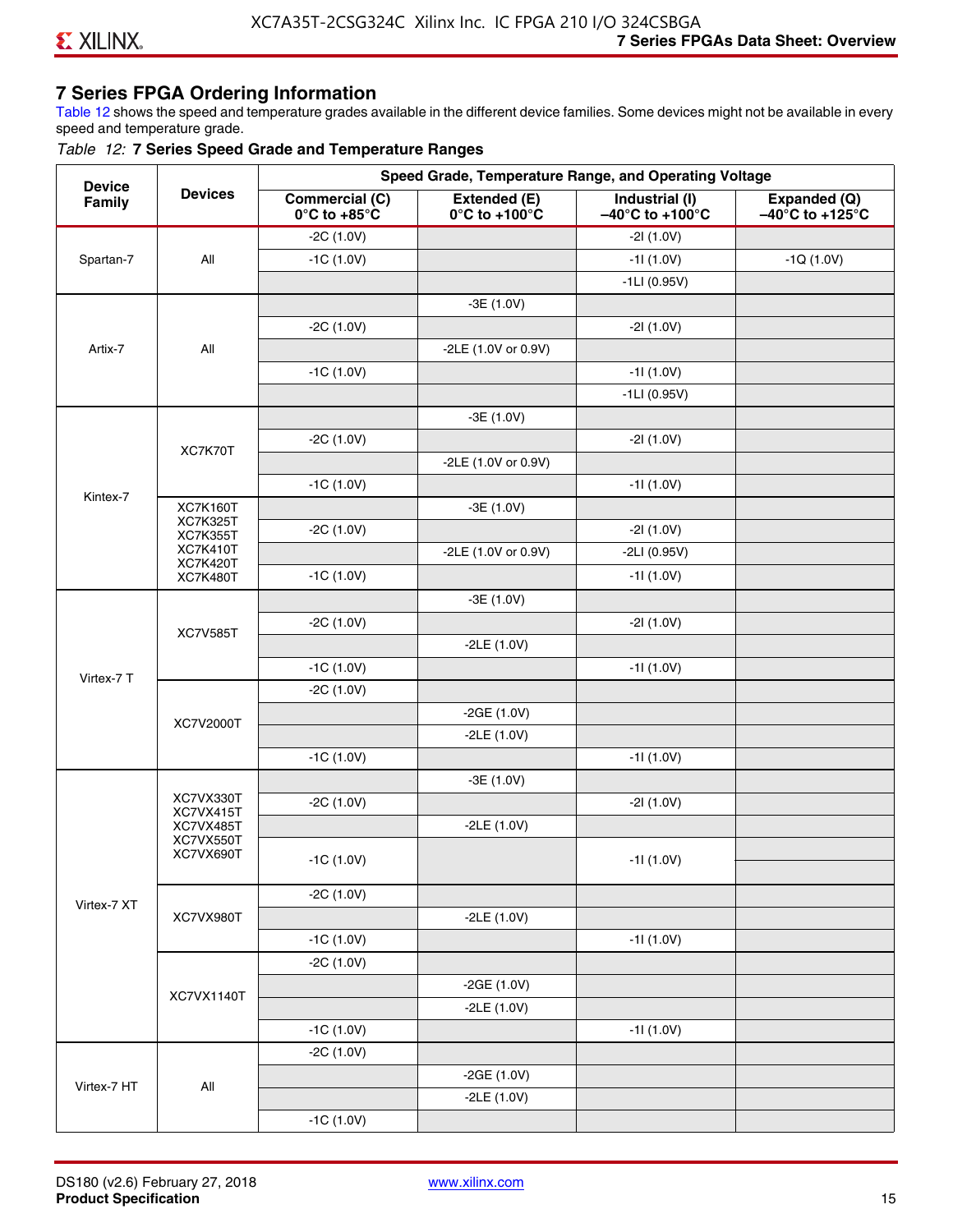The Spartan-7 FPGA ordering information is shown in Figure 1. Refer to the Package Marking section of [UG475,](http://www.xilinx.com/support/documentation/user_guides/ug475_7Series_Pkg_Pinout.pdf) *7 Series FPGAs Packaging and Pinout* for a more detailed explanation of the device markings.





The Artix-7, Kintex-7, and Virtex-7 FPGA ordering information, shown in Figure 2, applies to all packages including Pb-Free. Refer to the Package Marking section of [UG475](http://www.xilinx.com/support/documentation/user_guides/ug475_7Series_Pkg_Pinout.pdf), *7 Series FPGAs Packaging and Pinout* for a more detailed explanation of the device markings.



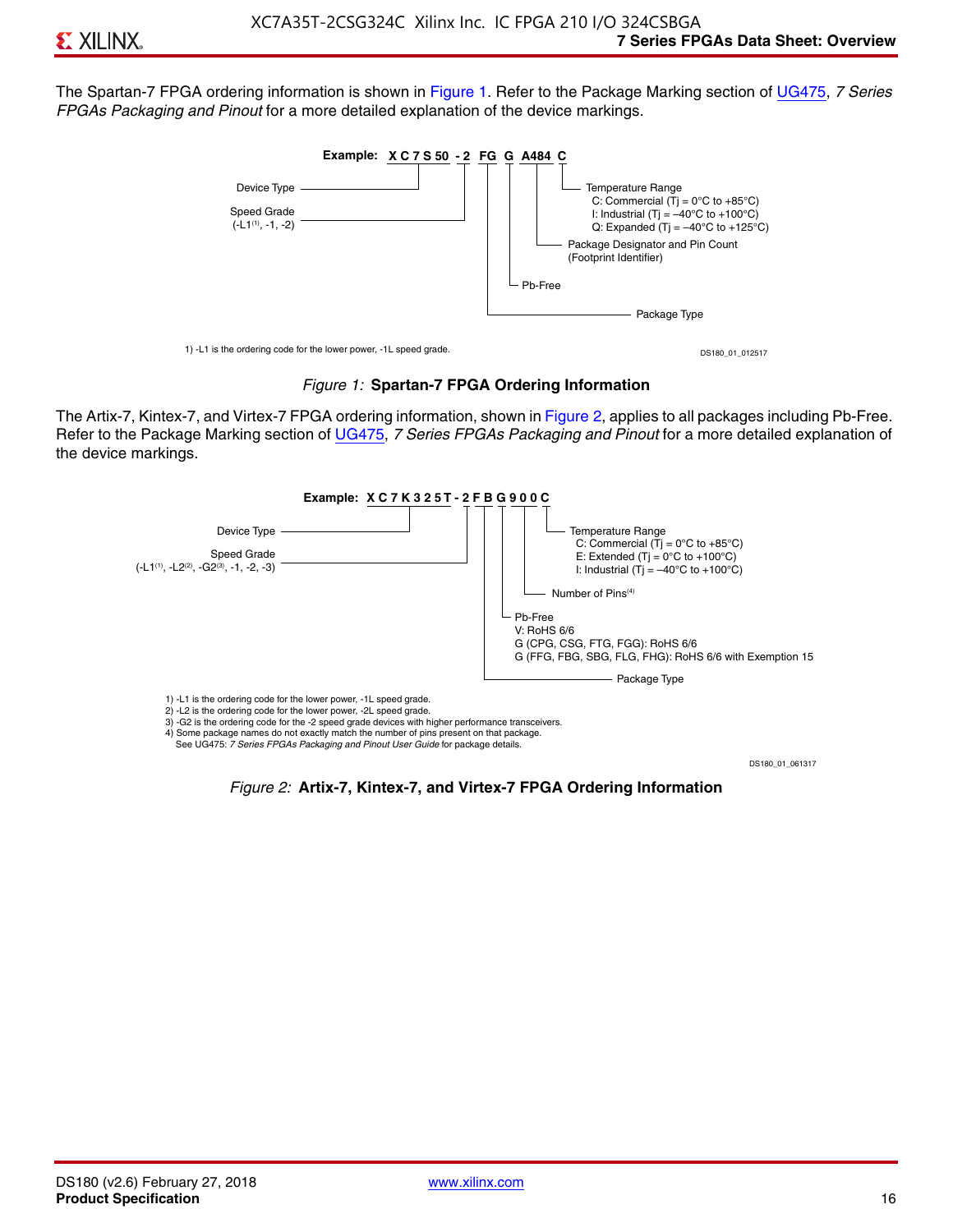# **Revision History**

The following table shows the revision history for this document:

| <b>Date</b> | <b>Version</b> | <b>Description of Revisions</b>                                                                                                                                                                                                                                                                                                                                                                                                                                                                                                                                                                                                                                                                                                                                                                                                                                                                                                                                                                                                                                                                                                                                                                                                                                                                                       |
|-------------|----------------|-----------------------------------------------------------------------------------------------------------------------------------------------------------------------------------------------------------------------------------------------------------------------------------------------------------------------------------------------------------------------------------------------------------------------------------------------------------------------------------------------------------------------------------------------------------------------------------------------------------------------------------------------------------------------------------------------------------------------------------------------------------------------------------------------------------------------------------------------------------------------------------------------------------------------------------------------------------------------------------------------------------------------------------------------------------------------------------------------------------------------------------------------------------------------------------------------------------------------------------------------------------------------------------------------------------------------|
| 06/21/10    | 1.0            | Initial Xilinx release.                                                                                                                                                                                                                                                                                                                                                                                                                                                                                                                                                                                                                                                                                                                                                                                                                                                                                                                                                                                                                                                                                                                                                                                                                                                                                               |
| 07/30/10    | 1.1            | Added SHA-256 to authentication information. Updated Table 5, Table 7, Virtex-7 FPGA Device-<br>Package Combinations and Maximum I/Os table (Virtex-7 T devices), and Table 9 with ball pitch<br>information and voltage bank information. Updated DSP and Logic Slice information in Table 8.<br><b>Updated Low-Power Gigabit Transceivers.</b>                                                                                                                                                                                                                                                                                                                                                                                                                                                                                                                                                                                                                                                                                                                                                                                                                                                                                                                                                                      |
| 09/24/10    | 1.2            | In General Description, updated 4.7 TMACS DSP to 5.0 TMACS DSP. In Table 1, added Note 1;<br>updated Peak DSP Performance for Kintex-7 and Virtex-7 families. In Table 4, updated CMT<br>information for XC7A175T and XC7A355T. In Table 6, replaced XC7K120T with XC7K160T and<br>replaced XC7K230T with XC7K325T-and updated corresponding information. Also added<br>XC7K355T, XC7K420T, and XC7K480T. In Table 7, replaced XC7K230T with XC7K325T. In Table 8,<br>updated XC7V450T Logic Cell, CLB, block RAM, and PCI information; updated XC7VX415T and<br>XC7VX690T PCI information; updated XC7V1500T, and XC7V2000T block RAM information; and<br>replaced XC7VX605T with XC7VX575T, replaced XC7VX895T with XC7VX850T, and replaced<br>XC7VX910T with XC7VX865T—and updated corresponding information. Updated Digital Signal<br>Processing - DSP Slice with operating speed of 640 MHz. Removed specific transceiver type from<br>Out-of-Band Signaling. In Virtex-7 FPGA Device-Package Combinations and Maximum I/Os table<br>(Virtex-7 T devices), replaced XC7VX605T with XC7VX575T and added table notes 2 and 3. In<br>Table 9, removed the FFG784 package for the XC7VX485T device; replaced XC7VX605T with<br>XC7VX575T; replaced XC7VX895T with XC7VX850T; and replaced XC7VX910T with XC7VX865T. |
| 10/20/10    | 1.3            | In Table 7, replaced XC7K120T with XC7K160T. Updated Digital Signal Processing - DSP Slice.                                                                                                                                                                                                                                                                                                                                                                                                                                                                                                                                                                                                                                                                                                                                                                                                                                                                                                                                                                                                                                                                                                                                                                                                                           |
| 11/17/10    | 1.4            | Updated maximum I/O bandwidth to 3.1 Tb/s in General Description. Updated Peak Transceiver Speed<br>for Virtex-7 FPGAs in Summary of 7 Series FPGA Features and in Table 1. Updated Peak DSP<br>Performance values in Table 1 and Digital Signal Processing - DSP Slice. In Table 7, updated<br>XC7K70T I/O information. In Table 8, added XC7VH290T, XC7VH580T, and XC7VH870T devices and<br>updated total I/O banks information for the XC7V585T, XC7V855T, XC7V1500T, and XC7VX865T<br>devices. In Table 9, updated XC7VX415T, XC7VX485T, XC7VX690T, XC7VX850T, and XC7VX865T<br>device information. Added Table 11. Updated Low-Power Gigabit Transceivers information, including<br>the addition of the GTZ transceivers.                                                                                                                                                                                                                                                                                                                                                                                                                                                                                                                                                                                        |
| 02/22/11    | 1.5            | Updated Summary of 7 Series FPGA Features and the Low-Power Gigabit Transceivers highlights and<br>section. In Table 1, updated Kintex-7 FPGA, Artix-7 FPGA information. In Table 4, updated XC7A175T.<br>Also, updated XC7A355T. Added three Artix-7 FPGA packages to Table 5: SBG325, SBG484, and<br>FBG485, changed package from FGG784 to FBG784, and updated package information for<br>XC7A175T and XC7A355T devices. In Table 6, updated XC7K160T and added three devices:<br>XC7K355T, XC7K420T, and XC7K480T. In Table 7, updated XC7K70T package information and added<br>three devices: XC7K355T, XC7K420T, and XC7K480T. In Table 8, added note 1 (EasyPath FPGAs)<br>and updated note 7 to include GTZ transceivers. In Virtex-7 FPGA Device-Package Combinations and<br>Maximum I/Os table (Virtex-7 T devices), added two Virtex-7 FPGA packages: FHG1157 and<br>FHG1761, and updated XC7V1500T (no FFG1157) and XC7V2000T (no FFG1761) package<br>information and removed the associated notes. Added CLBs, Slices, and LUTs. Updated Input/Output.<br>Added EasyPath-7 FPGAs.                                                                                                                                                                                                                        |
| 03/28/11    | 1.6            | Updated General Description, Summary of 7 Series FPGA Features, Table 1, Table 4, Table 5, Table 6,<br>Table 7, Table 8, Table 9 (combined Virtex-7 T and XT devices in one table), and Table 11. Updated the<br>Low-Power Gigabit Transceivers highlights and section. Updated Block RAM, Integrated Interface<br>Blocks for PCI Express Designs, Configuration, Encryption, Readback, and Partial Reconfiguration,<br>XADC (Analog-to-Digital Converter), 7 Series FPGA Ordering Information, and EasyPath-7 FPGAs.                                                                                                                                                                                                                                                                                                                                                                                                                                                                                                                                                                                                                                                                                                                                                                                                 |
| 07/06/11    | 1.7            | Updated General Description, Summary of 7 Series FPGA Features, Table 1, Table 4, Table 6, Table 8,<br>Table 9 and Table 11. Added Table 10. Added Stacked Silicon Interconnect (SSI) Technology. Updated<br>Transmitter, Configuration, and XADC (Analog-to-Digital Converter). Updated Figure 1.                                                                                                                                                                                                                                                                                                                                                                                                                                                                                                                                                                                                                                                                                                                                                                                                                                                                                                                                                                                                                    |
| 09/13/11    | 1.8            | Updated General Description, Table 1, Table 4, Table 5, Table 8, CLBs, Slices, and LUTs,<br>Configuration, and 7 Series FPGA Ordering Information.                                                                                                                                                                                                                                                                                                                                                                                                                                                                                                                                                                                                                                                                                                                                                                                                                                                                                                                                                                                                                                                                                                                                                                    |
| 01/15/12    | 1.9            | Updated General Description, Table 1, Table 4, Table 5, Table 6, Table 7, Table 8, Table 10, Table 11,<br>Block RAM, Digital Signal Processing - DSP Slice, Low-Power Gigabit Transceivers, Integrated<br>Interface Blocks for PCI Express Designs, Configuration, EasyPath-7 FPGAs, and 7 Series FPGA<br>Ordering Information.                                                                                                                                                                                                                                                                                                                                                                                                                                                                                                                                                                                                                                                                                                                                                                                                                                                                                                                                                                                       |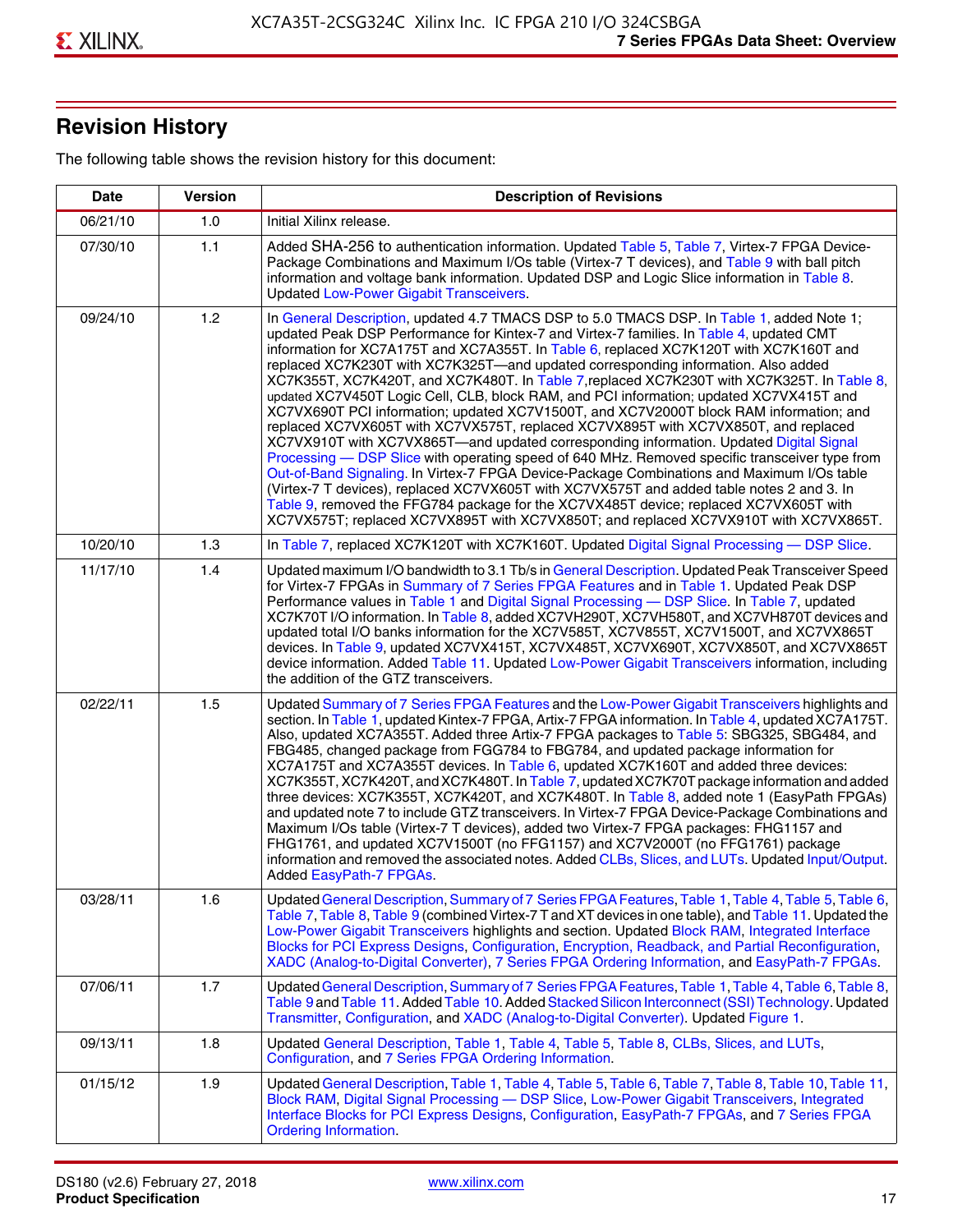| <b>Date</b> | <b>Version</b> | <b>Description of Revisions</b>                                                                                                                                                                                                                                                                                                                                                                                                                                     |
|-------------|----------------|---------------------------------------------------------------------------------------------------------------------------------------------------------------------------------------------------------------------------------------------------------------------------------------------------------------------------------------------------------------------------------------------------------------------------------------------------------------------|
| 03/02/12    | 1.10           | Updated General Description, Table 5, and Table 12.                                                                                                                                                                                                                                                                                                                                                                                                                 |
| 05/02/12    | 1.11           | Updated Table 7, Table 9, Table 10, Low-Power Gigabit Transceivers, and 7 Series FPGA Ordering<br>Information. Added 7 Series FPGA Ordering Information.                                                                                                                                                                                                                                                                                                            |
| 10/15/12    | 1.12           | Updated overview with Artix-7 SL and SLT devices. Updated Table 1, Table 4, Table 5, Table 8, Table 9,<br>Table 10, Table 11, and Table 12. Added Table 3. Updated Regional Clocks, Block RAM, Integrated<br>Interface Blocks for PCI Express Designs, Configuration, and 7 Series FPGA Ordering Information.                                                                                                                                                       |
| 11/30/12    | 1.13           | Updated notes in Table 4 and Table 12. Updated XADC (Analog-to-Digital Converter).                                                                                                                                                                                                                                                                                                                                                                                  |
| 07/29/13    | 1.14           | Removed SL and SLT devices. Updated General Description, Table 4, Table 5, notes in Table 6 and<br>Table 8, Regional Clocks, Input/Output, Low-Power Gigabit Transceivers, Integrated Interface Blocks<br>for PCI Express Designs, Configuration, and 7 Series FPGA Ordering Information. Removed previous<br>Table 3.                                                                                                                                              |
| 02/18/14    | 1.15           | Changed document classification to Product Specification from Preliminary Product Specification.<br>Updated HR I/O information for XC7A35T and XC7A50T in Table 5. Updated XC7VH870T I/O<br>information in Table 8. Updated Table 11.                                                                                                                                                                                                                               |
| 10/08/14    | 1.16           | Added XC7A15T to Table 4 and Table 5. Removed HCG1931 and HCG1932 from Table 11. Updated<br>Input/Output Delay; Block RAM; Configuration; I/O Clocks; and Updated Table 12 and Figure 1.                                                                                                                                                                                                                                                                            |
| 12/17/14    | 1.16.1         | Typographical edit.                                                                                                                                                                                                                                                                                                                                                                                                                                                 |
| 05/27/15    | 1.17           | Updated Table 5, Table 7, Table 9, Table 10, Table 11, and Figure 1.                                                                                                                                                                                                                                                                                                                                                                                                |
| 09/27/16    | 2.0            | Added Spartan-7 devices throughout document, including Table 1, Table 2, Table 3, and Table 12.<br>Added two Artix-7 devices XC7A12T and XC7A25T throughout document, including Table 4, Table 5,<br>and Table 12. Updated General Description; Figure 1, Table 7, Regional Clocks, Block RAM,<br>Integrated Interface Blocks for PCI Express Designs, Configuration, Encryption, Readback, and Partial<br>Reconfiguration, and XADC (Analog-to-Digital Converter). |
| 10/20/16    | 2.1            | Updated Table 5.                                                                                                                                                                                                                                                                                                                                                                                                                                                    |
| 12/15/16    | 2.2            | <b>Updated Table 3.</b>                                                                                                                                                                                                                                                                                                                                                                                                                                             |
| 03/17/17    | 2.3            | Updated Table 1, Table 5, Table 7, Table 9, Table 10, Table 12, and I/O Electrical Characteristics.                                                                                                                                                                                                                                                                                                                                                                 |
| 03/28/17    | 2.4            | Updated Table 7.                                                                                                                                                                                                                                                                                                                                                                                                                                                    |
| 08/01/17    | 2.5            | Updated Table 5 and Figure 2.                                                                                                                                                                                                                                                                                                                                                                                                                                       |
| 02/27/18    | 2.6            | Added MicroBlaze CPU information to the Summary of 7 Series FPGA Features and Table 1.                                                                                                                                                                                                                                                                                                                                                                              |

# **Notice of Disclaimer**

The information disclosed to you hereunder (the "Materials") is provided solely for the selection and use of Xilinx products. To the maximum extent permitted by applicable law: (1) Materials are made available "AS IS" and with all faults, Xilinx hereby DISCLAIMS ALL WARRANTIES AND CONDITIONS, EXPRESS, IMPLIED, OR STATUTORY, INCLUDING BUT NOT LIMITED TO WARRANTIES OF MERCHANTABILITY, NON-INFRINGEMENT, OR FITNESS FOR ANY PARTICULAR PURPOSE; and (2) Xilinx shall not be liable (whether in contract or tort, including negligence, or under any other theory of liability) for any loss or damage of any kind or nature related to, arising under, or in connection with, the Materials (including your use of the Materials), including for any direct, indirect, special, incidental, or consequential loss or damage (including loss of data, profits, goodwill, or any type of loss or damage suffered as a result of any action brought by a third party) even if such damage or loss was reasonably foreseeable or Xilinx had been advised of the possibility of the same. Xilinx assumes no obligation to correct any errors contained in the Materials or to notify you of updates to the Materials or to product specifications. You may not reproduce, modify, distribute, or publicly display the Materials without prior written consent. Certain products are subject to the terms and conditions of Xilinx's limited warranty, please refer to Xilinx's Terms of Sale which can be viewed at [www.xilinx.com/legal.htm#tos;](www.xilinx.com/legal.htm#tos) IP cores may be subject to warranty and support terms contained in a license issued to you by Xilinx. Xilinx products are not designed or intended to be fail-safe or for use in any application requiring fail-safe performance; you assume sole risk and liability for use of Xilinx products in such critical applications, please refer to Xilinx's Terms of Sale which can be viewed at <www.xilinx.com/legal.htm#tos>.

### **Automotive Applications Disclaimer**

AUTOMOTIVE PRODUCTS (IDENTIFIED AS "XA" IN THE PART NUMBER) ARE NOT WARRANTED FOR USE IN THE DEPLOYMENT OF AIRBAGS OR FOR USE IN APPLICATIONS THAT AFFECT CONTROL OF A VEHICLE ("SAFETY APPLICATION") UNLESS THERE IS A SAFETY CONCEPT OR REDUNDANCY FEATURE CONSISTENT WITH THE ISO 26262 AUTOMOTIVE SAFETY STANDARD ("SAFETY DESIGN"). CUSTOMER SHALL, PRIOR TO USING OR DISTRIBUTING ANY SYSTEMS THAT INCORPORATE PRODUCTS, THOROUGHLY TEST SUCH SYSTEMS FOR SAFETY PURPOSES. USE OF PRODUCTS IN A SAFETY APPLICATION WITHOUT A SAFETY DESIGN IS FULLY AT THE RISK OF CUSTOMER, SUBJECT ONLY TO APPLICABLE LAWS AND REGULATIONS GOVERNING LIMITATIONS ON PRODUCT LIABILITY.